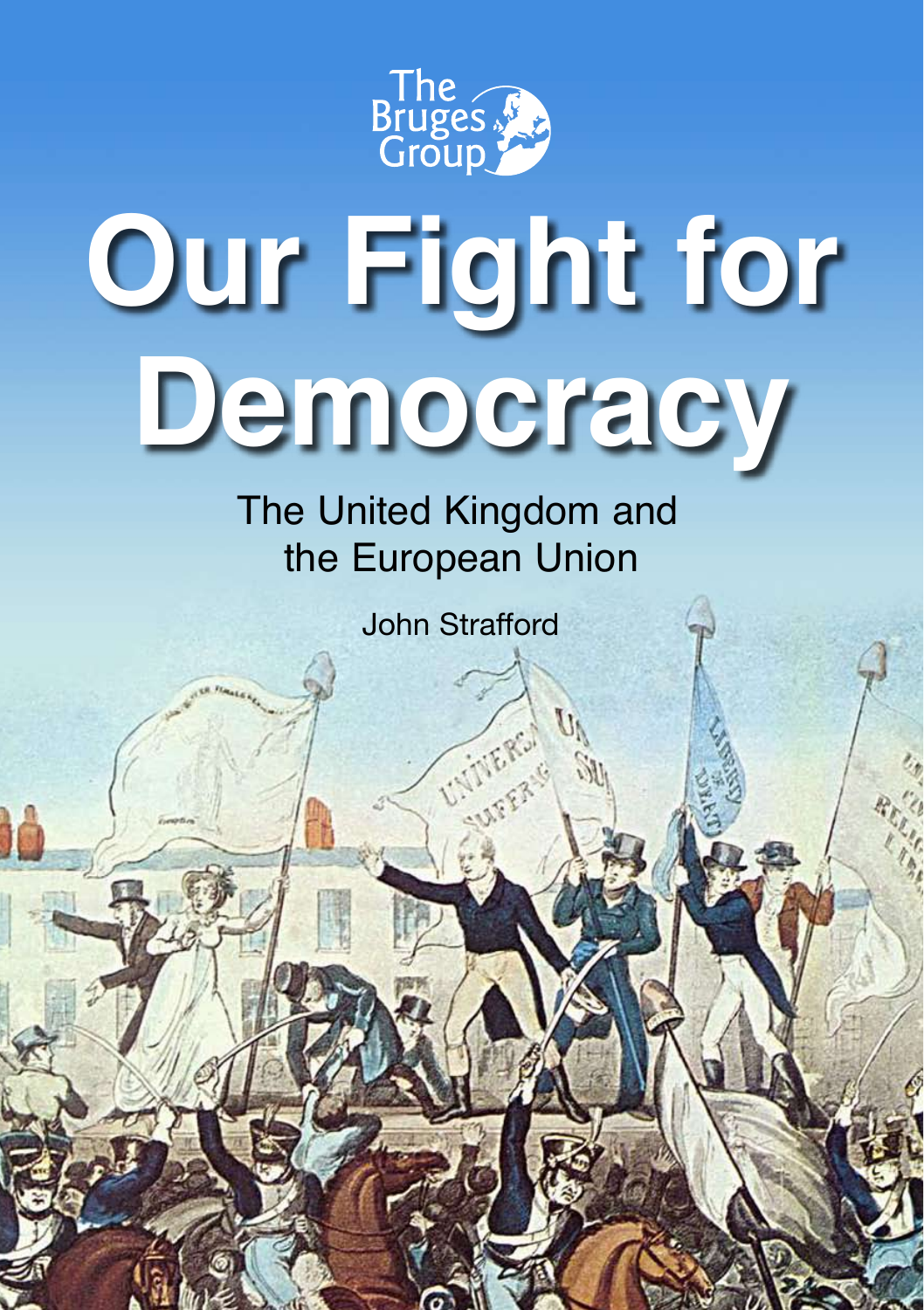# **Our Fight for Democracy**

# The United Kingdom and the European Union

John Strafford

© The Bruges Group 2009

Published in September 2009 by The Bruges Group, 227 Linen Hall, 162-168 Regent Street, London W1B 5TB

#### **www.brugesgroup.com**

Bruges Group publications are not intended to represent a corporate view of European and international developments. Contributions are chosen on the basis of their intellectual rigour and their ability to open up new avenues for debate.

Front Cover: Peterloo Massacre by Richard Carlile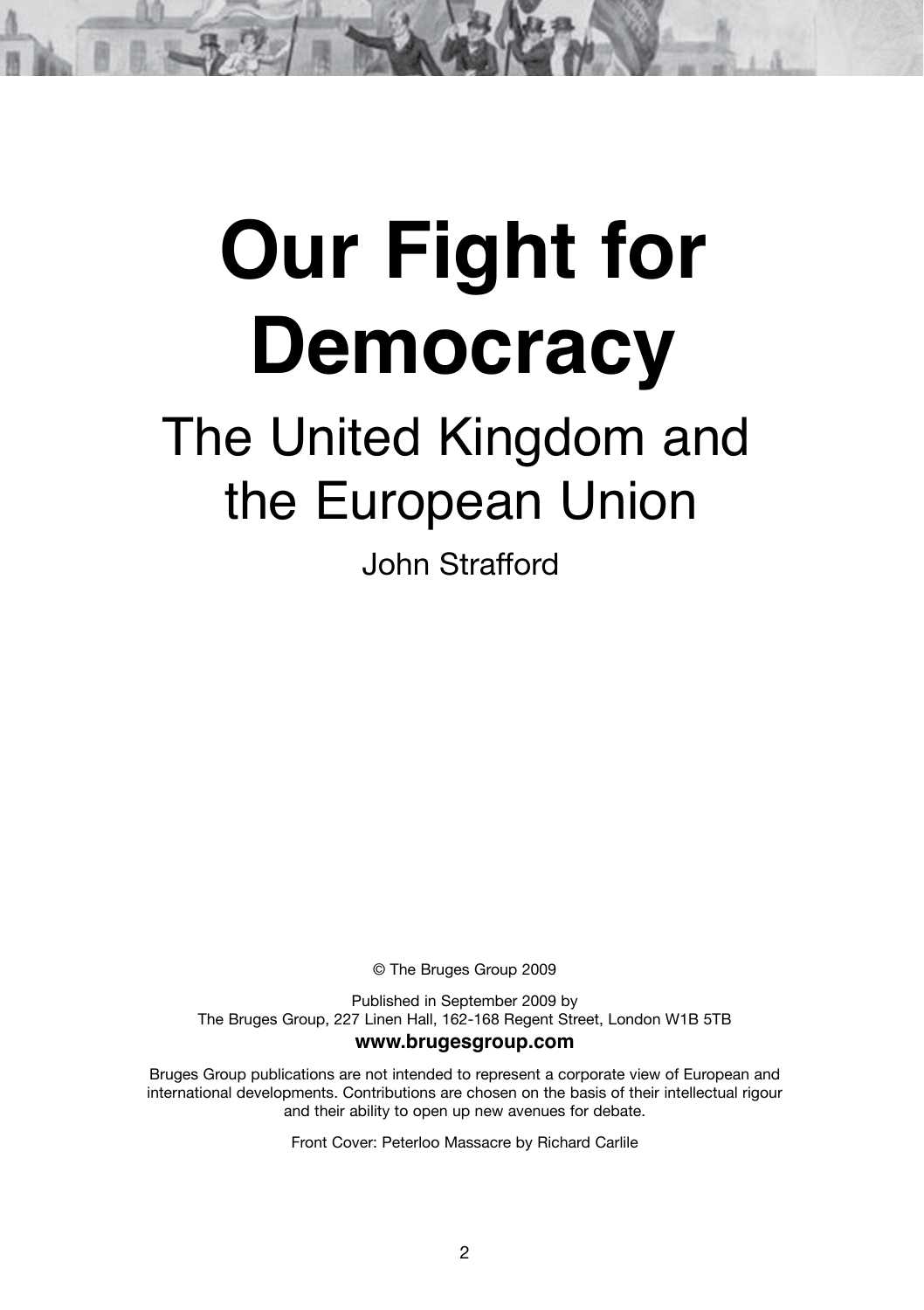

# **Table of Contents**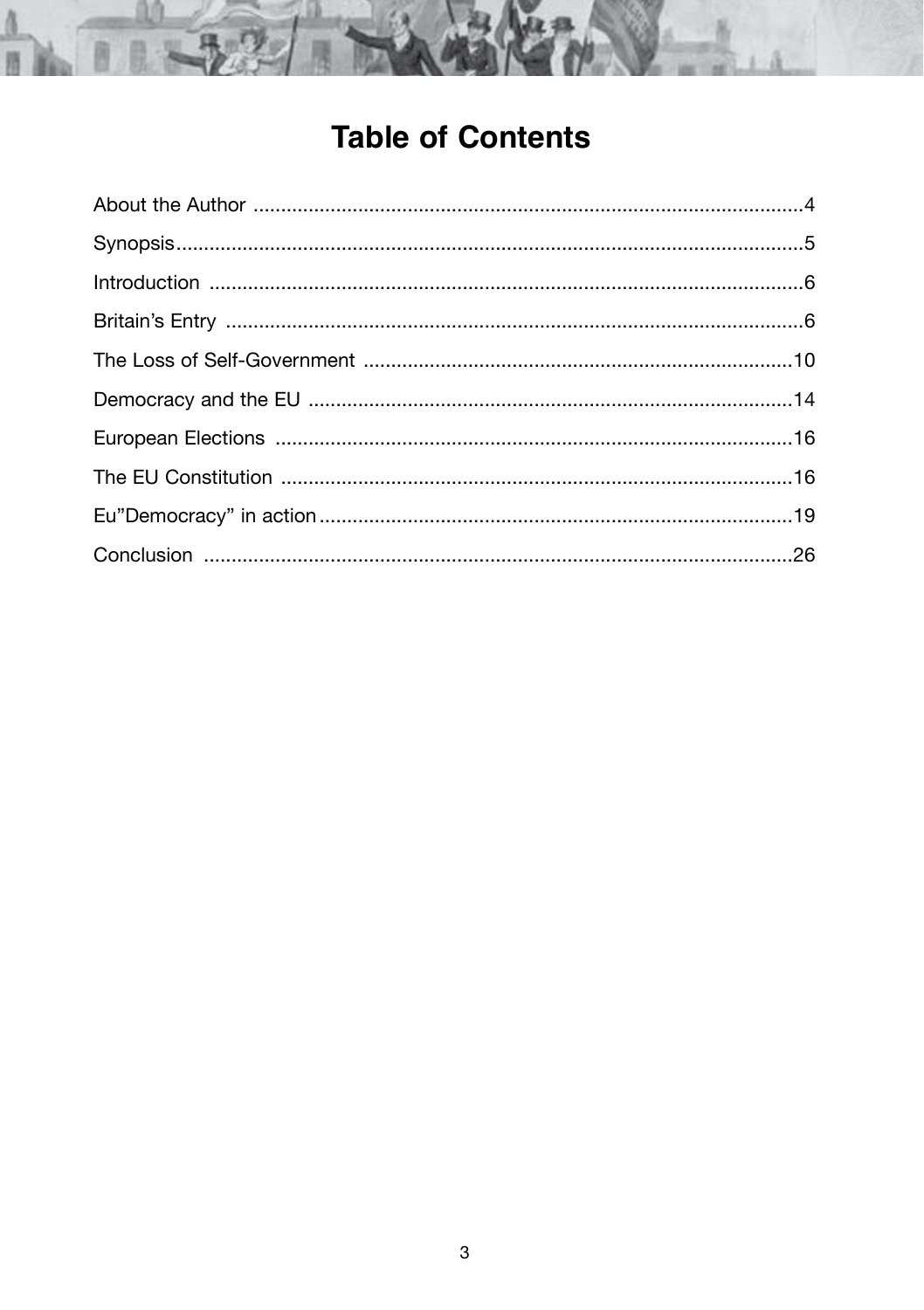#### **About the Author**

John Strafford served as a Councillor for the Royal Borough of Kensington and Chelsea from 1968 to 1974. After a career in business he retired in 2007.

John has made numerous TV and radio appearances including; *Newsnight, Today, World at One, World Tonight*, and *BBC News 24*.

In 1995 John Strafford formed the *Campaign for Conservative Democracy*  and has been its Chairman ever since. The *Campaign for Conservative Democracy* is a group of members of the Conservative Party who believe that our democracy is under threat and we must, therefore, both defend and promote it, including within the Conservative Party. They campaign under the slogan of 'Conservative One Person One Vote'. They meet every two months at different venues around the country.

John's other interests include walking, gardening and reading history books.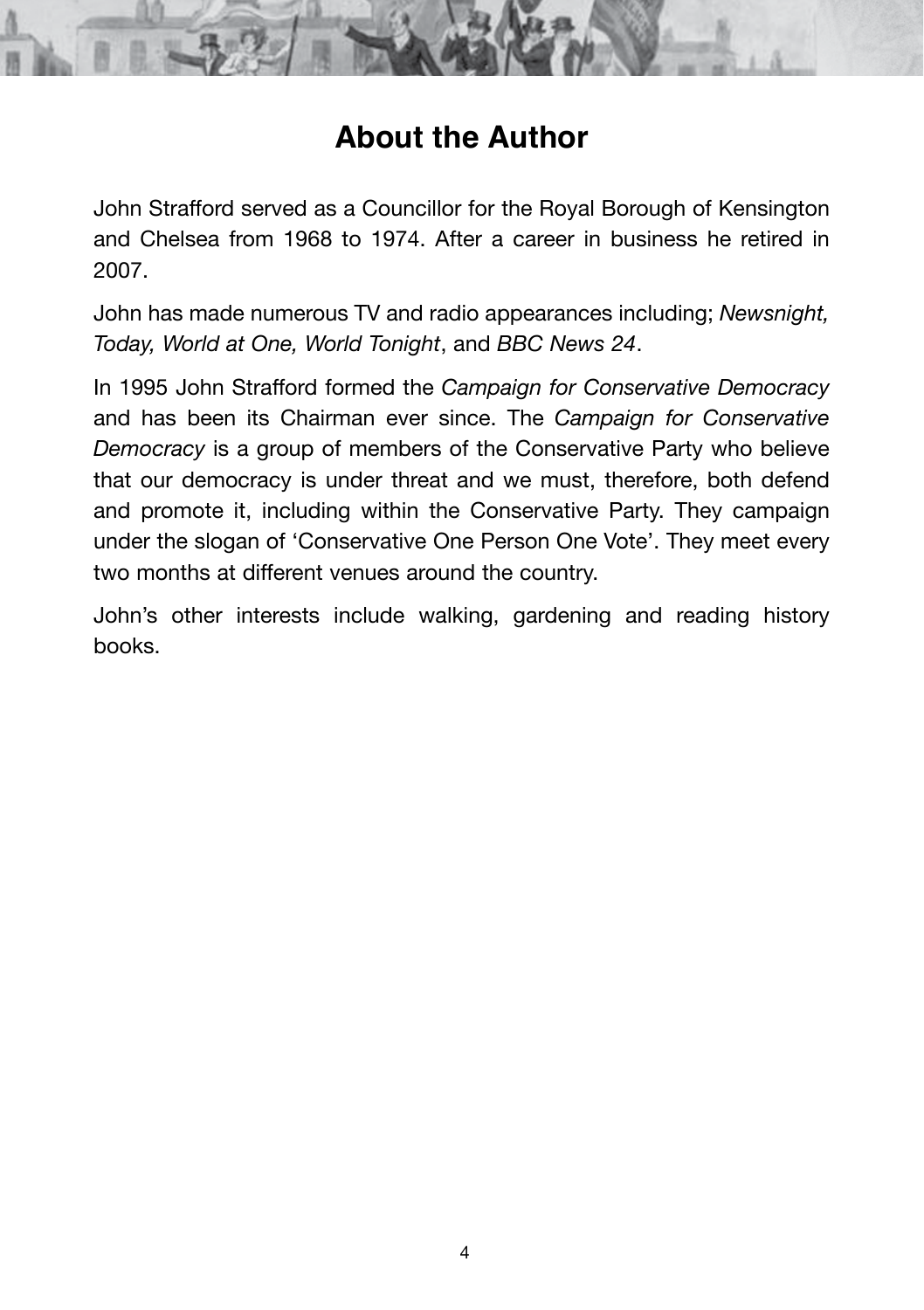## **Synopsis**

In this paper, John Strafford, a campaigner for democracy, charts how Britain became entangled in the anti-democratic European Union. He also outlines the damage this has caused to our own self-government.

John argues that;

- The European Union dominates legislation in the United Kingdom. On the most conservative estimate over 65% of new legislation emanates from the EU.
- The European project was designed to take over the governance of the nation states and to create an unaccountable selfperpetuating oligarchy to rule without the inconvenience of democracy. It gave itself a façade of legitimacy by creating the European Parliament, but this Parliament is a sham.
- Those who have power had not been elected, and those who had been elected have no power. European elites are in danger of creating a profound moral and institutional crisis in Europe – a crisis of democracy.
- The European arena continues to be largely the domain of self-selecting political and commercial elites.
- The fundamental democratic flaws in the European Union are now so deep, and history shows that the Union exhibits no sign of wanting to change them. Perhaps the only solution if we wish to live in a democracy is for the United Kingdom to withdraw from this wholly undemocratic body. It is time for the people to decide.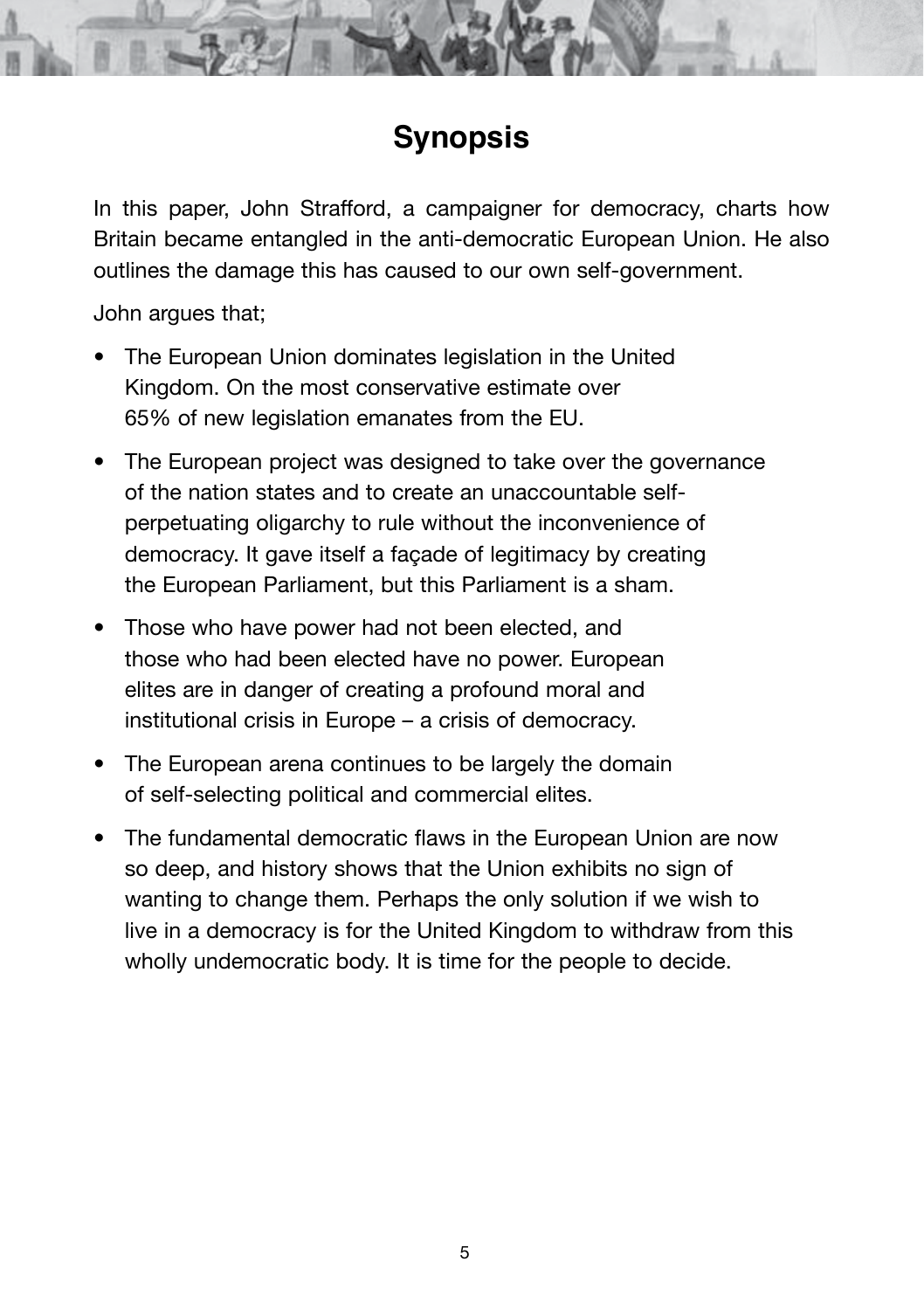#### **Introduction**

The European Union dominates legislation in the United Kingdom. On the most conservative estimate over 65% of legislation emanates from the EU. Does this mean that Britain has given up its sovereignty? *"No"*. Ultimately sovereignty rests with the people and if at any time the people decide that they no longer wish to be part of the European Union the United Kingdom can and should withdraw from it. But how did a proud nation with a long history of fighting for democracy ever get to a position whereby so much power has been given away to another institution outside the people's control? The answer to this question can be found by looking at the history of the relationship of the United Kingdom with the European Union.

### **Britain's Entry**

The bureaucrats who put together the Treaty of Rome in 1956 as the foundation of a European union were at best uninterested and at worse downright hostile to extending democracy. The affairs of the new Union were blithely put in the charge of an appointed Commission, with a huge supporting bureaucracy far out of the reach of any electorate. When a European Parliament was grudgingly conceded much later, the powers of its elected members were crudely subordinated to those of the unelected Commission. The MEP's power and authority went down almost as fast as their salaries and expenses went up. The European Parliament is still in effect, subservient to the unelected Commission. One result of this undemocratic structure was an almost continual Euro-corruption on a scale far more revolting even than anything that took place in the member states.<sup>1</sup>

Having declined to join the European Economic Community on its formation in 1957 the Conservative government under Harold Macmillan decided during 1962 to enter into negotiations to join. The negotiations failed. In a

<sup>1</sup> Foot, P. *The Vote* Penguin Group, London 2005 page 434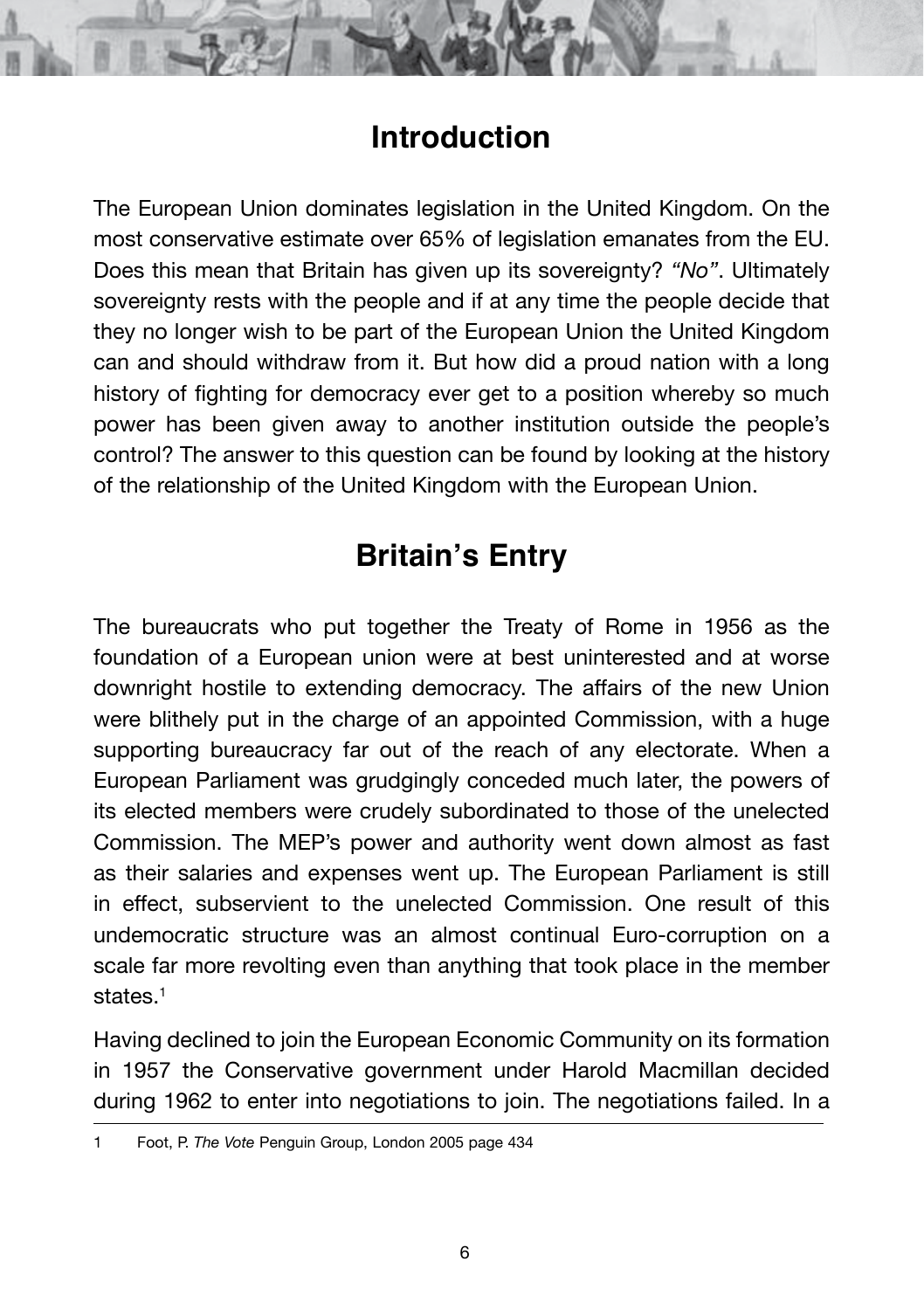speech to the Labour Party conference on 3<sup>rd</sup> October 1962 the Leader of the Labour Party, Hugh Gaitskell, hastened the demise of the negotiations. He said;

'*Of course, Mr. Macmillan has given a pledge in his broadcast.* He said: *"When we know the final position, then it will be for us here in Britain to decide what to do". For us here in Britain? Who does he mean? Does he mean the government? Or the Tory Party? Or the British people?*

*'We are now being told the British people are not capable of judging this issue – the government knows best; the top people are the only people who can understand it; it is too difficult for the rest. This is the classic argument of every tyranny in history. It begins as a refined intellectual argument, and it moves into a one-man dictatorship;* "We know best" *becomes* "I know best"*. We did not win the political battles of the 19th and 20th centuries to have this reactionary nonsense thrust upon us again.*

*'Of course, they extend the argument now,* "We must go in"*, they say,*  "not because the power of logic, of fact and conclusion suggest it is to our advantage; we must go in because the people who really understand it, the top people, all want it". *They contradict themselves. If their minds are so arid that they can think of no other arguments, they are a long way down in the intellectual class. But what an odious piece of hypocritical, supercilious, arrogant rubbish is this!'*

The Conservative Party won the General Election in 1970. The Conservative Manifesto *A Better Tomorrow* said;

*"If we can negotiate the right terms, we believe that it would be in the long-term interest of the British people for Britain to join the European Economic Community, and that it would make a major contribution to both the prosperity and the security of our country. The opportunities are immense. Economic growth and a higher standard of living would result from having a larger market.*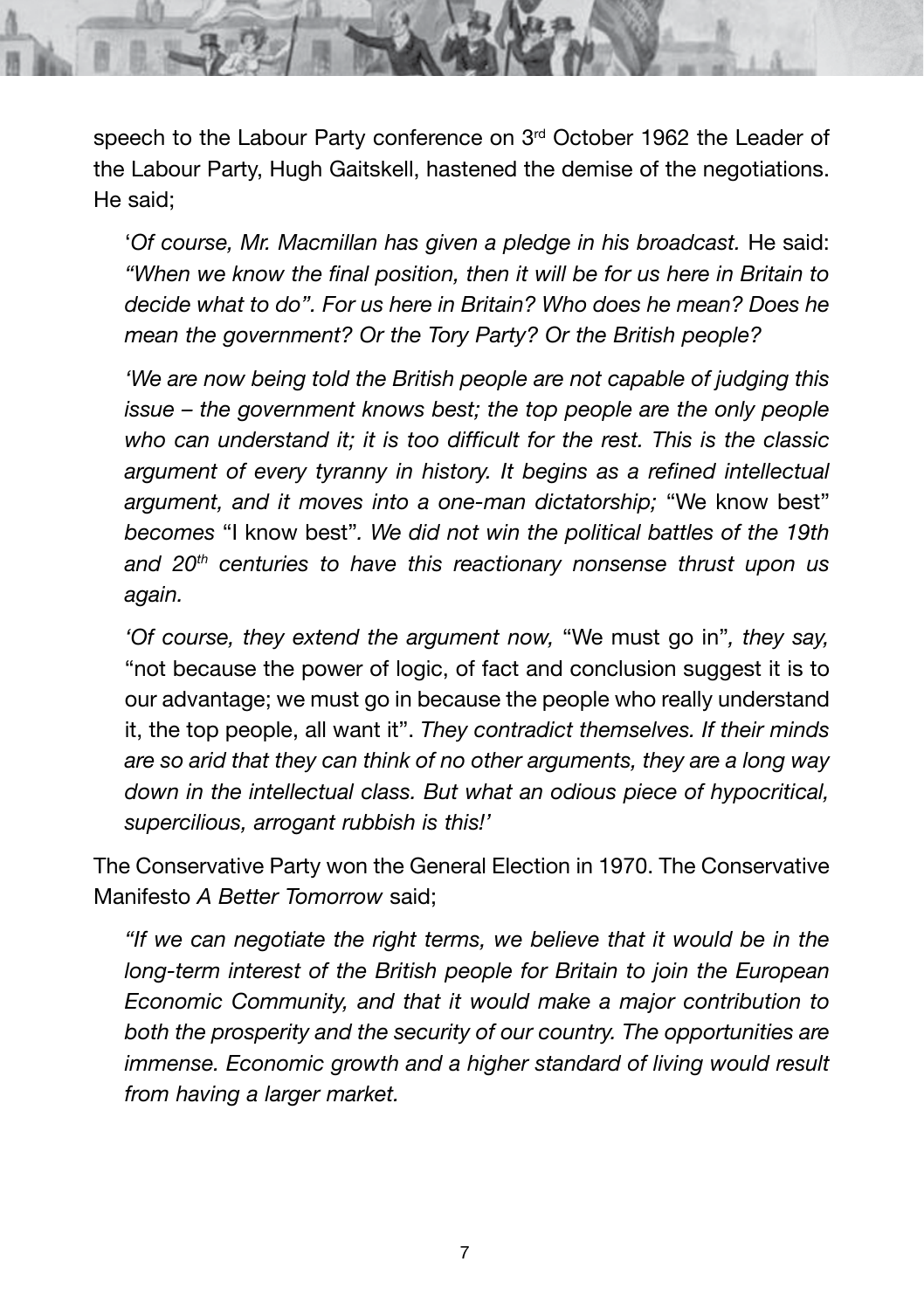*"But we must also recognise the obstacles. There would be short-term disadvantages in Britain going into the European Economic Community which must be weighed against the long-term benefits. Obviously there is a price we would not be prepared to pay. Only when we negotiate will it be possible to determine whether the balance is a fair one, and in the interests of Britain.*

*"Our sole commitment is to negotiate; no more, no less. As the negotiations proceed we will report regularly through Parliament to the country.*

*"A Conservative Government would not be prepared to recommend to Parliament, nor would Members of Parliament approve, a settlement which was unequal or unfair. In making this judgement, Ministers and Members will listen to the views of their constituents and have in mind, as is natural and legitimate, primarily the effect of entry upon the standard of living of the individual citizens whom they rep*resent."

The United Kingdom applied to join the European Economic Community (often called The Common Market) in 1971. The Prime Minister, Edward Heath, conducted the negotiations. The treaty committed the United Kingdom to comply with 13,000 pages of legislation already enacted and to comply with all future legislation passed by the European Communities. It also subordinated the UK's courts to a higher court in Europe against which there was no appeal.

Following the signing of the Treaty of Rome the government launched a huge propaganda exercise and in July 1971 published a white paper called *The United Kingdom and the European Communities*. A shortened version of this was sent to every household in the kingdom. The paper stated that;

*"There is no question of Britain losing essential national sovereignty; what are proposed are a sharing and an enlargement of individual national sovereignties in the economic interest".*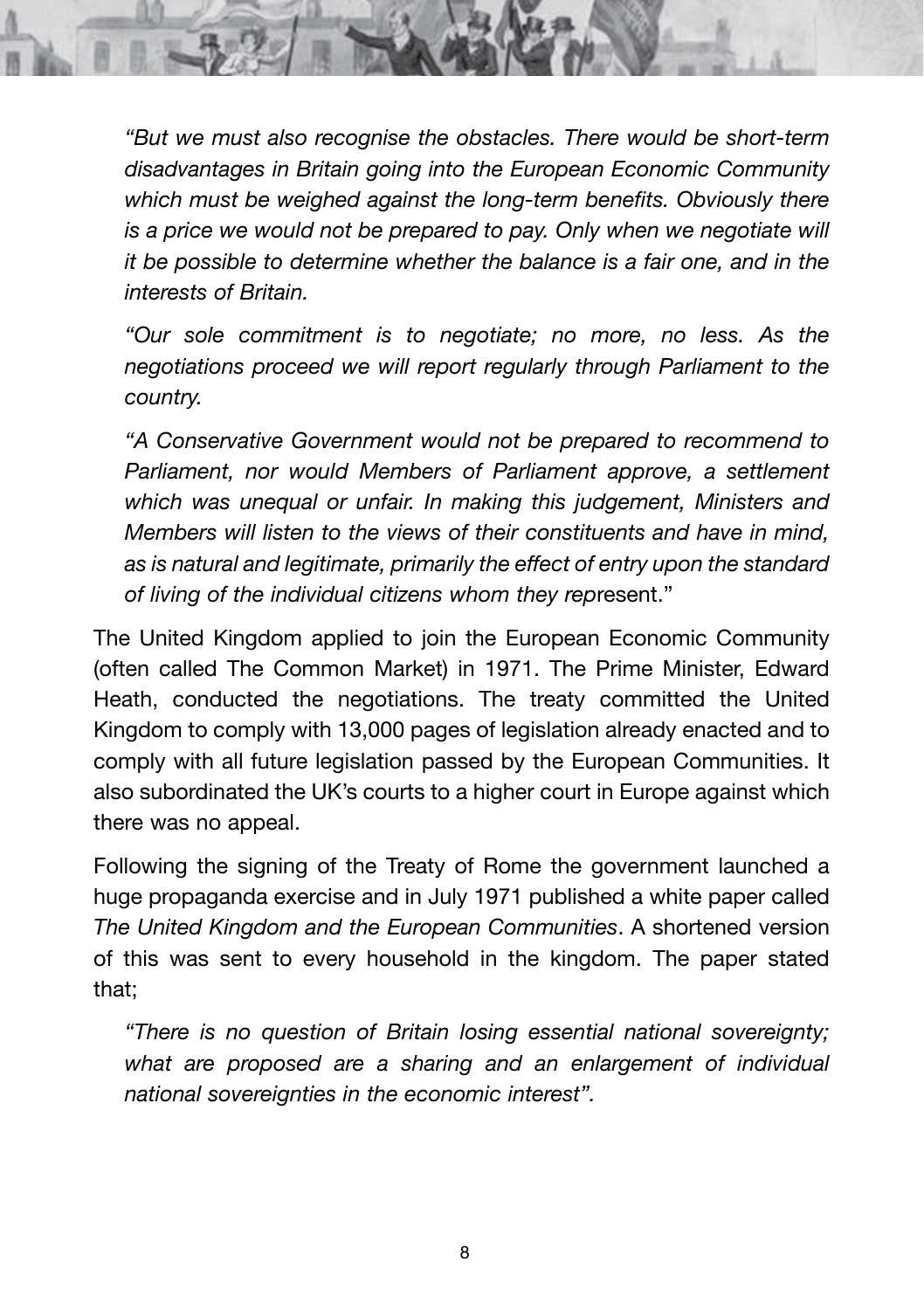Despite the ambiguous insertion of the word "essential", the government was fully aware that signing the treaty would involve an immense diminution of Britain's "sovereignty". Among the documents, which came to light in 2001 under the 30-year rule, was a long confidential paper prepared for the Foreign Office in 1971 analysing "the implications for British sovereignty of entry into the European Communities". This concluded that entry would result in very substantial restraints on Britain's powers of self-government, and that over the years this would become ever more obvious. Presciently, the paper also predicted that people would become increasingly alienated from government as it became more bureaucratic and remote, with ever more decisions being taken in Brussels and ever more power being exercised by unelected officials. While recognising this, the paper's chief concern was with how these "public anxieties" masquerading as concern for "loss of sovereignty" might be allayed. Various remedies were suggested, such as giving more power to the European Parliament, creating new mechanisms whereby Parliament could scrutinise Community legislation, and strengthening "regional democratic processes". It was also suggested that these problems would only become fully evident many years into the future, possibly not until "the end of the century".<sup>2</sup>

Under the Conservative Prime Minister, Edward Heath, the United Kingdom joined the European Economic Community on 1<sup>st</sup> January 1973. Support for membership had grown within the Conservative Party and most daily newspapers favoured entry. Within the Labour Party, however there was threatening opposition. In the House of Commons Harold Wilson opposed entry on the terms negotiated by the Government.

Our Constitution had been changed dramatically and yet the British people had no say in the matter. In spite of the Conservative manifesto saying, *"Our sole commitment is to negotiate; no more, no less",* there was no referendum at which the people had been consulted.

<sup>2</sup> Booker, C, North R. *The Great Deception*, Continuum, London 2003 page 144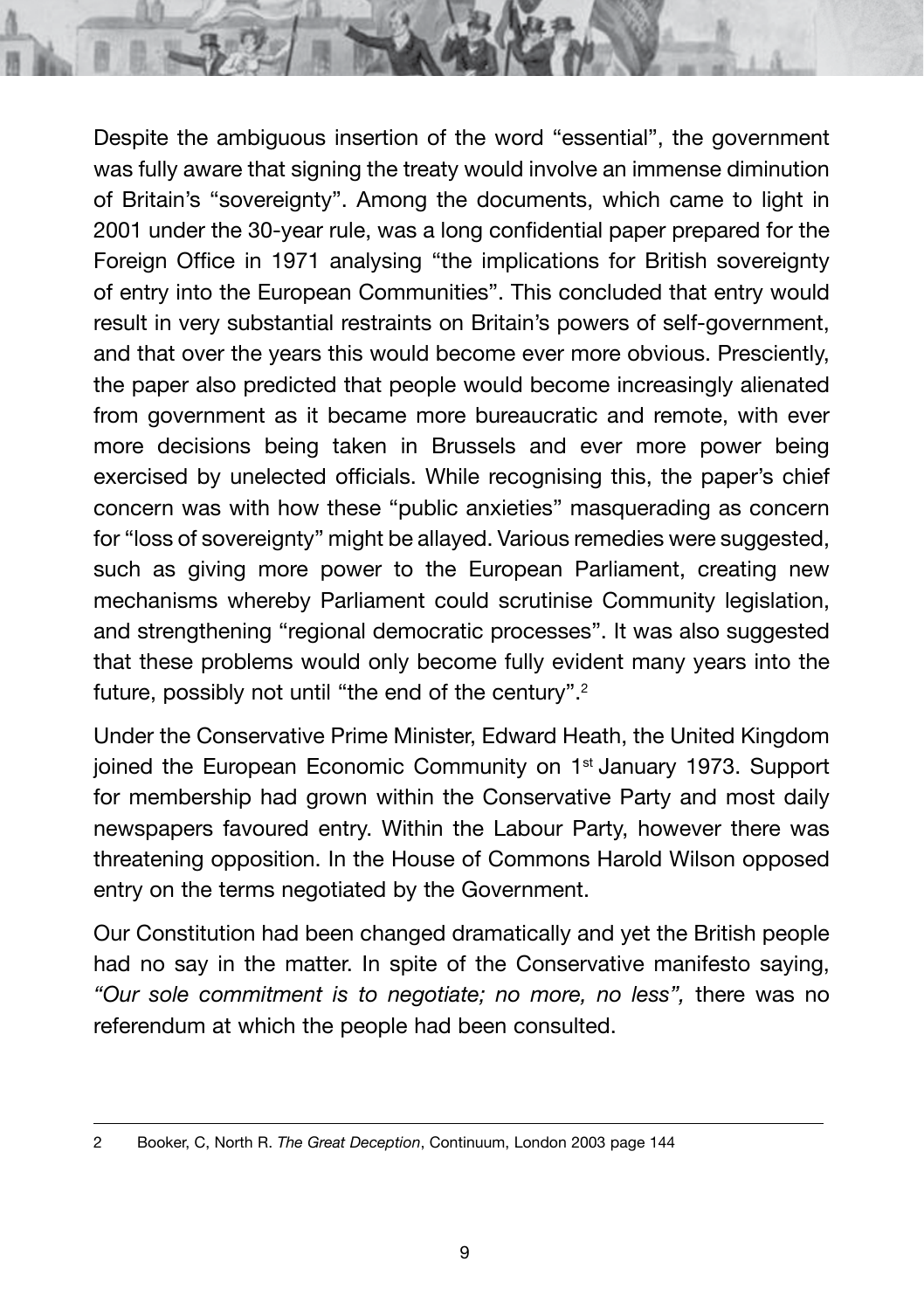

#### **The Loss of Self-Government**

In January 1974 just before the following month's General Election, Enoch Powell MP resigned as the Conservative candidate for Wolverhampton Southwest. He voted Labour in the General Election and urged others to do the same. He made his position quite clear;

*"This is the first and last election at which the British people will be given the opportunity to decide whether their country is to remain a democratic nation, governed by the will of its own electorate expressed in its own parliament, or whether it will become a province in a new European superstate under institutions which know nothing of political rights and liberties that we have long taken for granted."*

Powell's view struck a chord with the electorate. The swing to Labour in his old constituency was a massive sixteen per cent, the highest swing in the country. He later claimed that his intervention put the Labour Party into power.

It was not long after the second General Election of 1974 that the first case came before a British court testing where the superiority lay in determining the law.

On 22 November 1974, a piece of history was made in a British court, when for the first time a case had been decided entirely on the basis of the Treaty of Rome. Lord Denning had ruled in favour of a German company, which had demanded an English customer should settle his disputed bill in Deutschmarks. In a lower court the company had already been given judgement in Sterling, this being previously the only currency in which an English court could legally make an award. But the German firm had appealed because, by then, sterling had substantially devalued against the Mark. Finding for the plaintiff, Denning said;<sup>3</sup>

<sup>3</sup> *Ibid*, page 173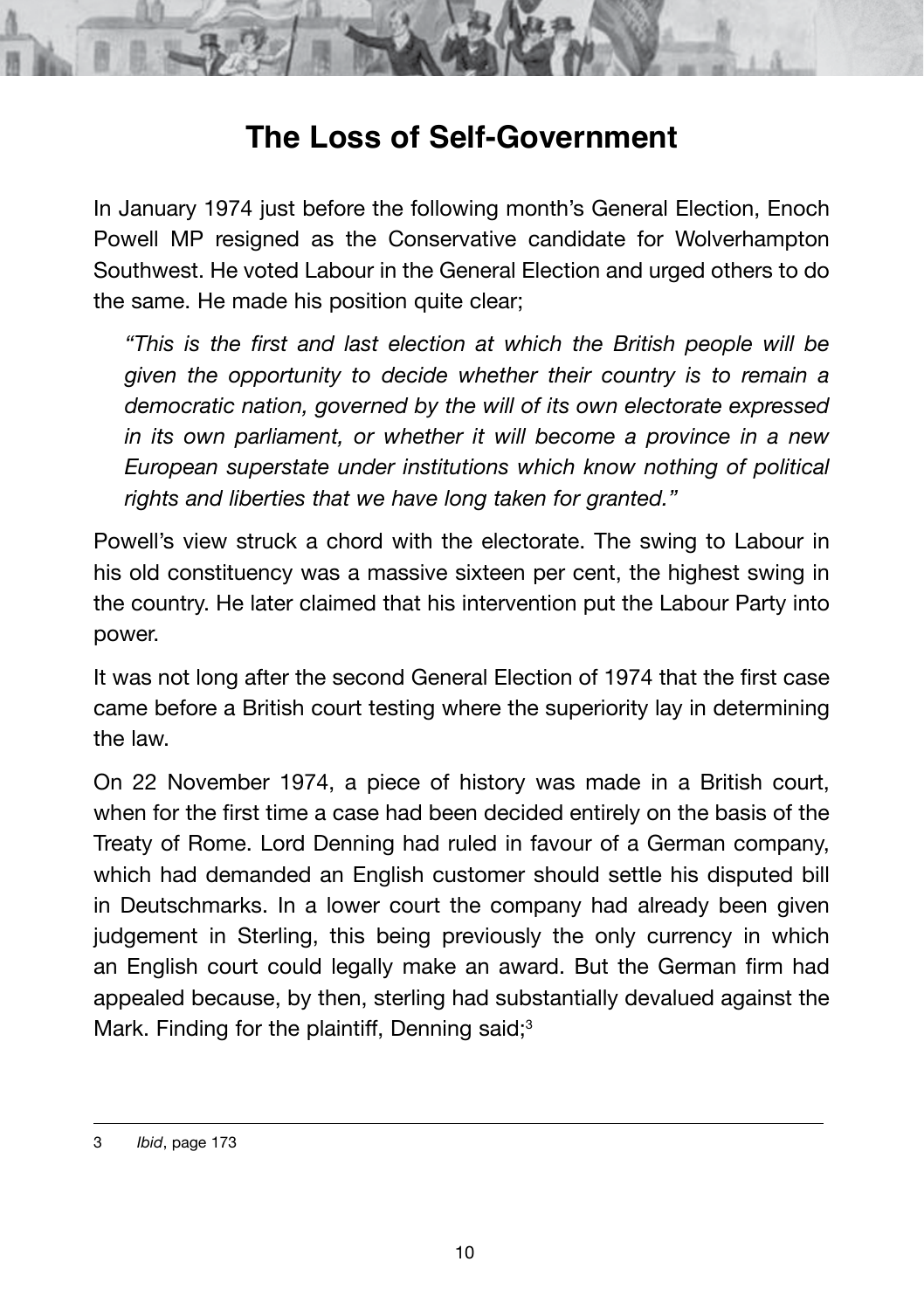*"This is the first case in which we had actually to apply the Treaty of Rome in these courts. It shows great effect. It has brought about a fundamental change… It has already made us think about our own laws".4*

With Labour back in office after winning the General Election they faced what had now become a big political issue and one which more than any other in the post war period had clearly divided each major party and brought together politicians normally opposed to each other. Harold Wilson decided to tackle this situation by making two constitutional innovations – a referendum on whether to stay in, the result of which would be binding, and freedom of ministers to speak outside Parliament for or against EEC membership.

The referendum on the European Communities was held on  $5<sup>th</sup>$  June 1975 and produced an overwhelming victory for the Party leaders and the press: 17,378.571 votes for Yes, 8,470,073 for No.

During the referendum campaign raising money proved to be no problem for the "Yes" campaign. The European Movement and Britain in Europe were to spend some £1,850,000 on the campaign; nearly 14 times more than the £133,000 available to the "No" camp". This discrepancy was to lead later to reform in the conduct of referendums to make them fairer.

The referendum of 1975 gave every voter a chance to feel involved in the European decision, though it was a far from simple matter that they were being asked to decide upon in this first ever national referendum. Arguments against membership included concern over restrictions on decision making in Parliament, the remoteness of European institutions and the risks of creating inflexible bureaucracies. Supporters of the EEC argued that Britain would have greater political influence in defending its interests through taking part in the Council of Ministers and the European Parliament. The referendum had a turnout of 63%, of whom 67.2% voted in favour of continued membership.

<sup>4</sup> Weekly Law Reports, 20<sup>th</sup> December 1974 issue page 823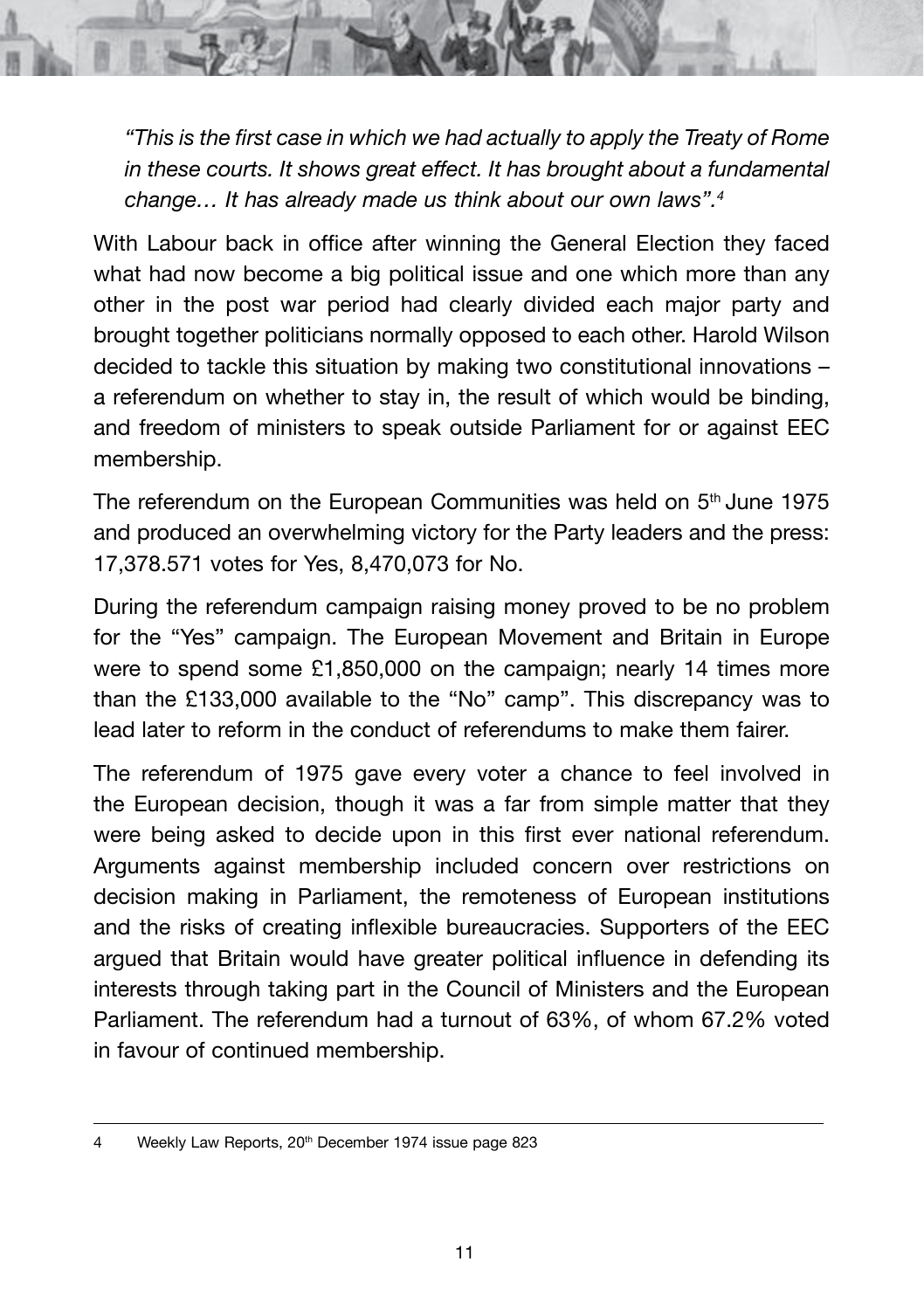On 28th May 1977, the Cabinet committee dealing with Common Market issues was told that the European Commission had successfully appealed to the European Court of Justice (ECJ) to have ruled "out of order" pig meat subsidies paid by the British government, and had instructed that the subsidies be stopped "forthwith". Tony Benn was present at the meeting. He asked whether this was the first time that a European Court decision had been taken against the British government and was told it was. In his diaries, he continued:<sup>5</sup>

*"Then I asked what would be the political effect of this on the pig producers in the U K. John Silkin said it would mean in effect the destruction of our industry, the mass slaughtering of pigs and the abandonment of our processing plants in favour of the Danes… I wanted to be told explicitly – as I was – that I was a member of the first British government in history to be informed that it was behaving illegally by a court whose ruling you could not alter by changing the law in the House of Commons. It was a turning point…"6*

In 1977 the Liberal Party and the Labour Party formed a pact which lasted for eighteen months. Part of the pact was an agreement to hold direct elections for the European Parliament, members having hitherto been appointed. But when Labour MPs declined to back proportional representation for the European Elections, many Liberals, who had regarded this as the one tangible prize within their grasp, felt bitterly let down. There was now no prospect of continuing the pact into a third session of parliament in the autumn of 1978.7

In June 1979 direct elections to the European Parliament were held, with each country using its own method of election. The United Kingdom used First Past the Post. Previously this had been a nominated assembly, but over 170 million Europeans were able for the first time to vote in elections for the European Parliament.

<sup>5</sup> Booker, C., North R. *The Great Deception*, Continuum, London 2003 page 180

<sup>6</sup> Benn, T. *The Benn Diaries*, Random House, London 1995 page 417

<sup>7</sup> Foot, P. *The Vote* Penguin Group, London 2005 page 210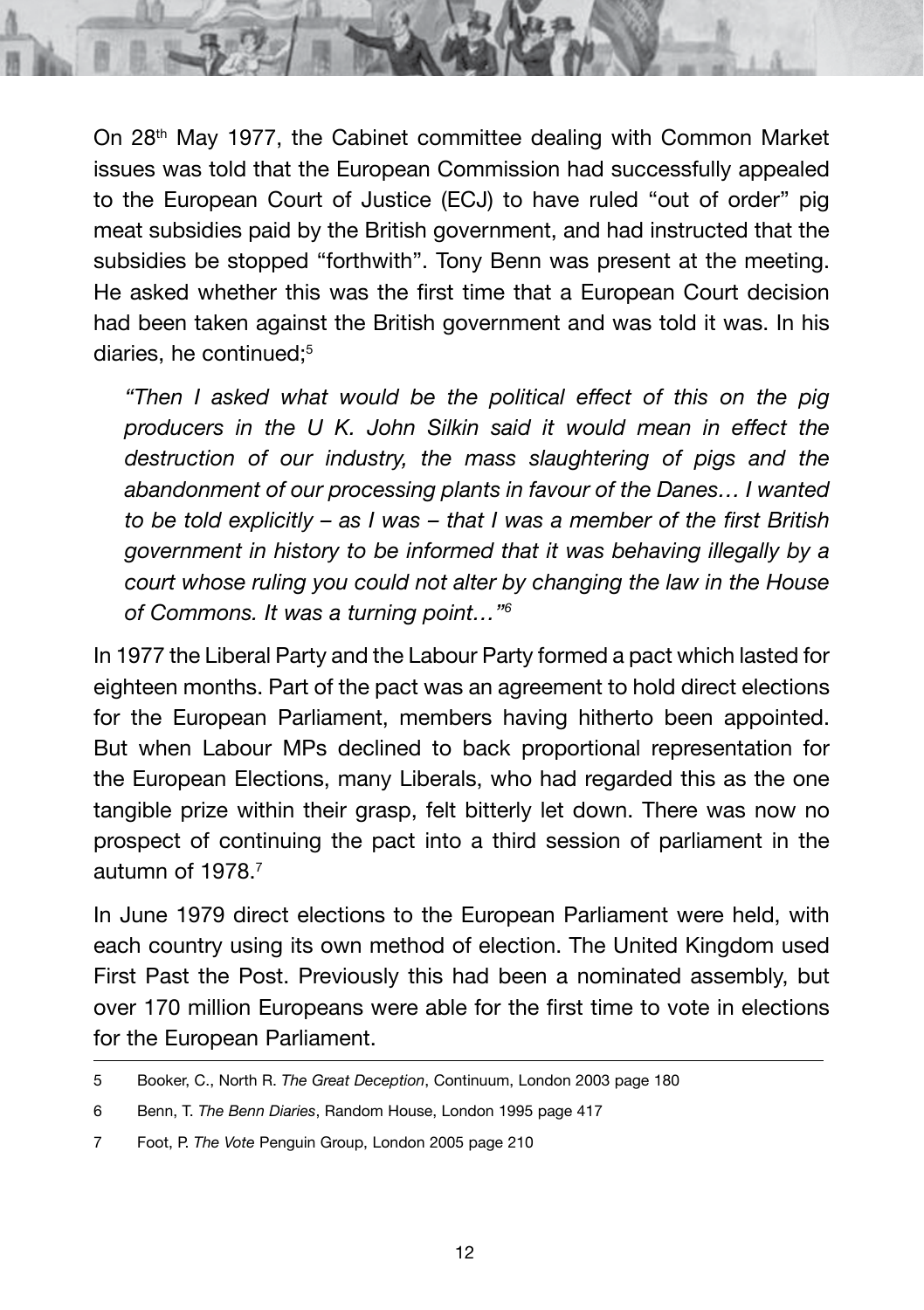The Leader of the Opposition Margaret Thatcher did not challenge the principle of direct elections. She worried about what power elected MEPs might get and their ultimate loyalty. Patronage and Party discipline would be much more difficult to be exercised against them. The Conservatives insisted that the elections be conducted under the First Past the Post electoral system, whilst the Labour Government preferred Proportional Representation. Margaret Thatcher, not for the first time, got her way.

The Conservative Party under Margaret Thatcher won the General Elections of 1979 and 1983. In the second half of 1986 Britain held the Presidency of the Council of Ministers. Margaret Thatcher wrote about the London meeting of the Council. It was notable:

*"…for the emergence of M. Delors as a new kind of European Commission President – a major player in the game. I had a brief foretaste of this during the first evening's dinner, when, to my surprise and unconcealed irritation, he used the discussion period before dinner to launch into a long speech about the parlous state in which the Community found itself as a result of the CAP (Common Agricultural Policy) and put forward a range of detailed suggestions. I replied that we should have been told this before: it was plain from what he said that the Community was broke… I* reflected to myself that no one could have imagined a top British civil *servant springing surprises on ministers in this way: it illustrated all too well what was wrong with the Commission – that it was composed of a new breed of unaccountable politicians."8*

During the 1980s it gradually began to dawn on the UK just what it was they had signed up to when they joined the Common Market in 1973.

To reduce the advantages exploited by the Spanish, and to safeguard the quotas for the domestic fishing fleet, the Government brought in what became the Merchant Shipping Act 1988, which altered the registration rules to require a far higher level of British involvement in the owners or managers of a ship fishing in what had been British waters. Factortame,

<sup>8</sup> Thatcher, M. *The Downing Street Years*, Harper Collins, London 1992 page 558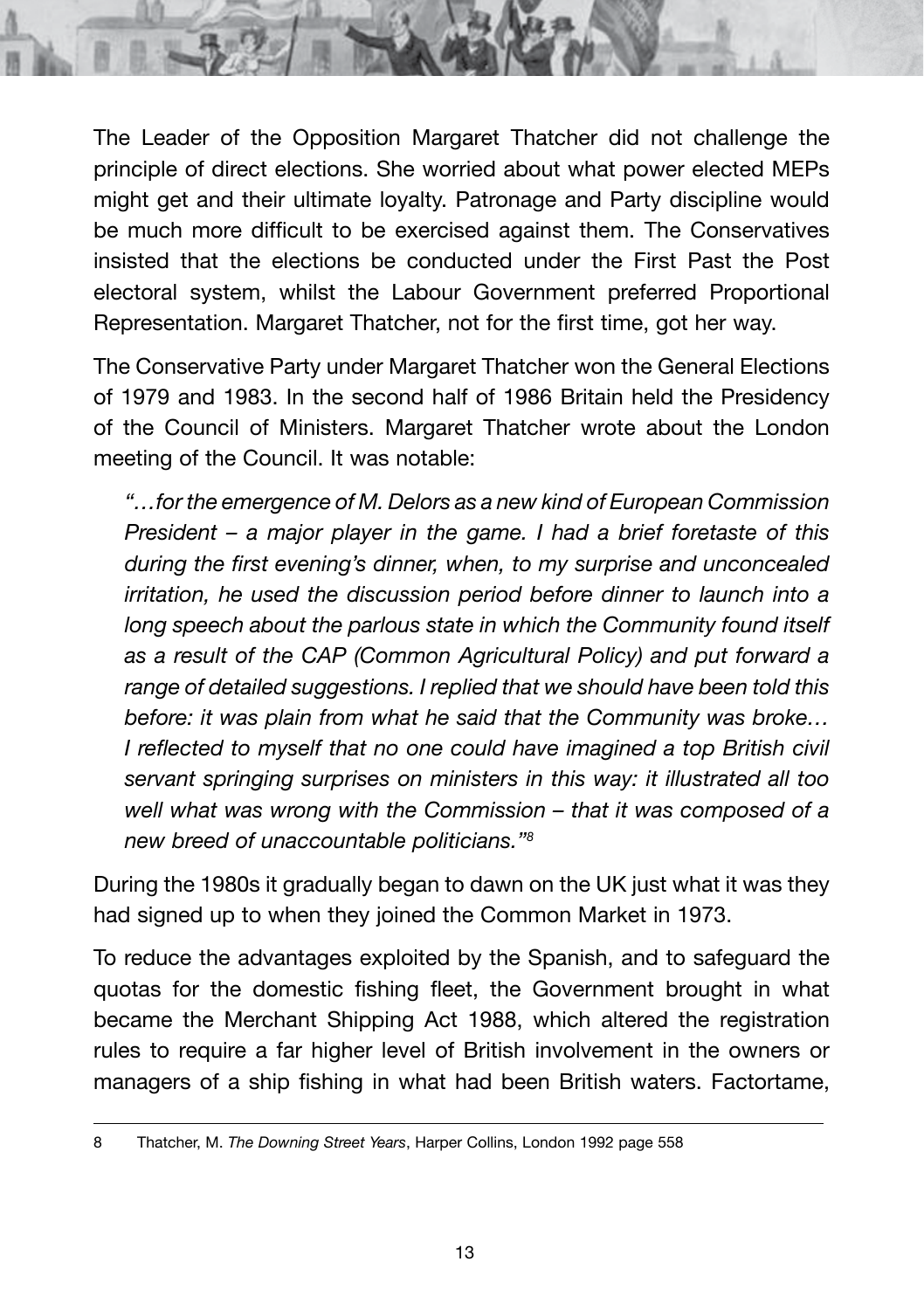an affected company, claimed that the 1988 Act was incompatible with European law. In June 1990 the House of Lords ruled in the company's favour and granted an injunction ignoring or "disapplying" the 1988 Act, even though it had been passed by the British Parliament. The ruling caused a sensation, leading Margaret Thatcher to claim that the decision *"was a novel and dangerous invasion by a Community institution of the sovereignty of the UK Parliament".*<sup>9</sup>

The European Communities Act (1972) required the domestic courts to adhere to the supremacy of European law. Effectively the British Parliament delegated law making in certain matters to an independent body over which it had no direct control or even a formal or informal relationship. It was able to do this on the grounds that it could repeal the Act of Parliament (the 1972 Act) that delegated the law making in the first place.

John Major took over from Margaret Thatcher as Prime Minister in 1990. He went on to win the General Election of 1992, but soon thereafter Europe began to dominate his Premiership. In September 1992 the United Kingdom dropped out of the Exchange Rate Mechanism which had been set up as an interim step towards creating the Single Currency.

#### **Democracy and the EU**

To many people it was now becoming clear just how undemocratic the European Union was. Power was split between three institutions, the Commission, the Council of Ministers and the European Parliament. The Commission was appointed by the President of the Commission on the basis of one member per country. It was unaccountable to the electorate. It alone set the agenda and put forward proposals for legislation. The Council of Ministers comprised of the Ministers of National Governments who had stood for election to national parliaments on national manifestos. There is no accountability for their European views. In addition the European

<sup>9</sup> Riddell, P. *Parliament under Blair*, Politicos Publishing, London 2000 page 25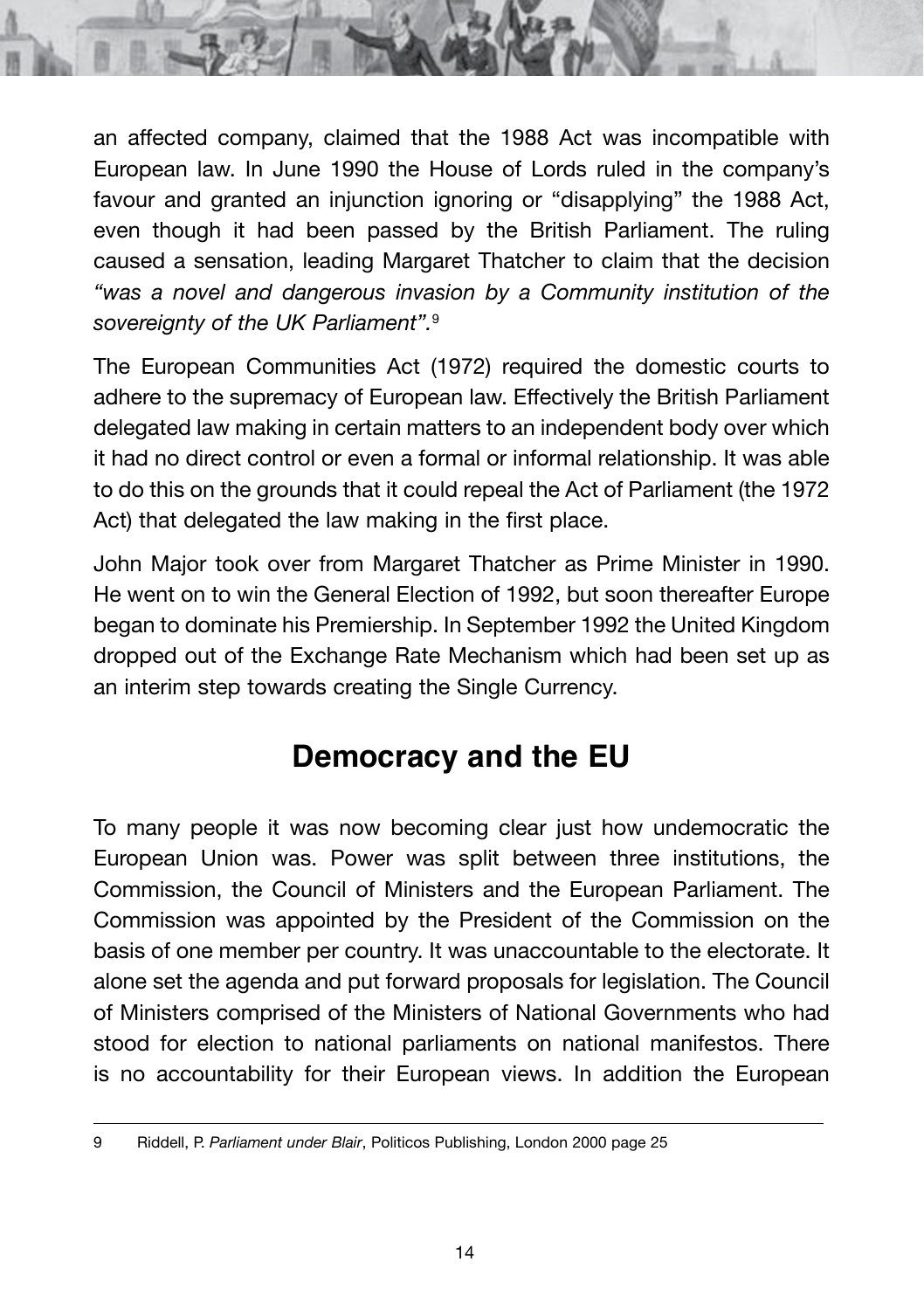Council, which consisted of the political leaders of each country exercised power when it met.

Not only did its meetings take place behind closed doors, without any public record of what was said or how ministers had voted (as was wryly observed, almost the only countries with a legislative process as secretive as that of the Community were Cuba, North Korea and Iraq). Equally relevant was that 80 percent of proposals, which came before the Council, were placed on what was known as the "A" list, as items the ministers themselves could not examine and which simply went through on the nod.<sup>10</sup>

By 1998, it was estimated that more than 3,000 meetings of the Council of Ministers took place at ministerial or official level each year, an average of 60 a week. In 2009 under the Swedish Presidency it is proposed to hold 60 meetings a day. In Britain there was; "The pretence that no minister could approve an item of legislation in the Council of Ministers unless it had been "scrutinised" in advance by Parliament."

This scrutiny system had been set up under Heath in 1973, and on  $24<sup>th</sup>$ October 1990 was formally confirmed by a Resolution of the House of Commons, laying down that "no Minister of the Crown should give agreement in the Council of Ministers to any proposal for European Community legislation which is still subject to scrutiny".

In practise, however, this scrutiny by parliamentary committees appointed for the purpose was no more than an empty ritual. MPs had no influence whatever over what went on in the Council of Ministers. The 1990 Resolution was to be forlornly reprinted year after year in Common's reports, recording innumerable instances where ministers approved items which had not been scrutinised, often because the MPs had not been supplied with the relevant documents in time.<sup>11</sup>

<sup>10</sup> Booker, C., North R. *The Great Deception*, Continuum, London 2003 page 295

<sup>11</sup> *Ibid*, page 296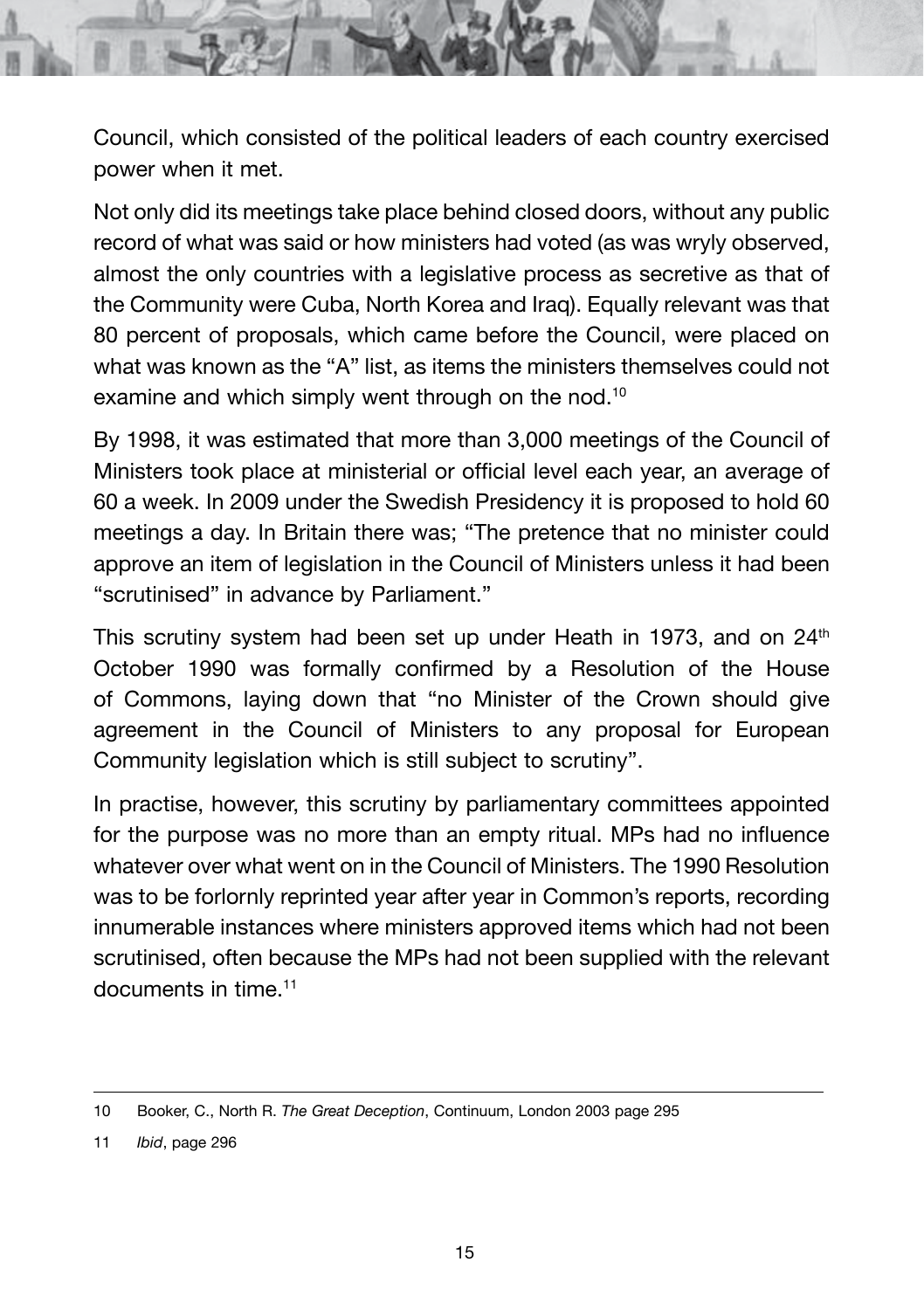#### **European Elections**

In October 1998 the House of Lords voted for the Open List system of proportional representation for elections to the European Parliament. The Labour government wanted a Closed List. The Bill was then subjected to "Ping-Pong" between the Houses, until on 19th November the Lords refused to back down for a third time, and the Bill was lost. However the Leader of the House of Lords, Baroness Jay, told Peers that the Bill would be introduced in the next session of 1998-1999 under the Parliament Act. It had to achieve Royal Assent by mid-January 1999 in order for the new system to be implemented in time for the 1999 European Elections. The new Bill, identical to its predecessor passed all its Commons stages on 2nd December 1998. The Bill was then rejected outright by the House of Lords on 15th December and so in accordance with the Parliament Act became law in January 1999. The new regional Closed List system was used for the first time in the European Parliament elections of 1999.

Democracy was the loser in this episode. No longer did a voter have the right through their vote to be able to elect an individual to represent him or her, or to get rid of a representative he or she no longer wished to support. Now the only vote was effectively for a Party, and a candidate at the top of the Party list was almost certain to be elected no matter whether they were good, bad or indifferent.

#### **The EU Constitution**

By 2002 many people in Europe were becoming alienated from the European Union. The Union itself recognised this and realised that the European institutions would have to change to bring them closer to the people, so what did it do? In classic European style it appointed Giscard d'Estaing as President of the Convention on the Future of Europe and brought together a group of self-selected members of the European State. Instead of examining the roles of the European institutions to see whether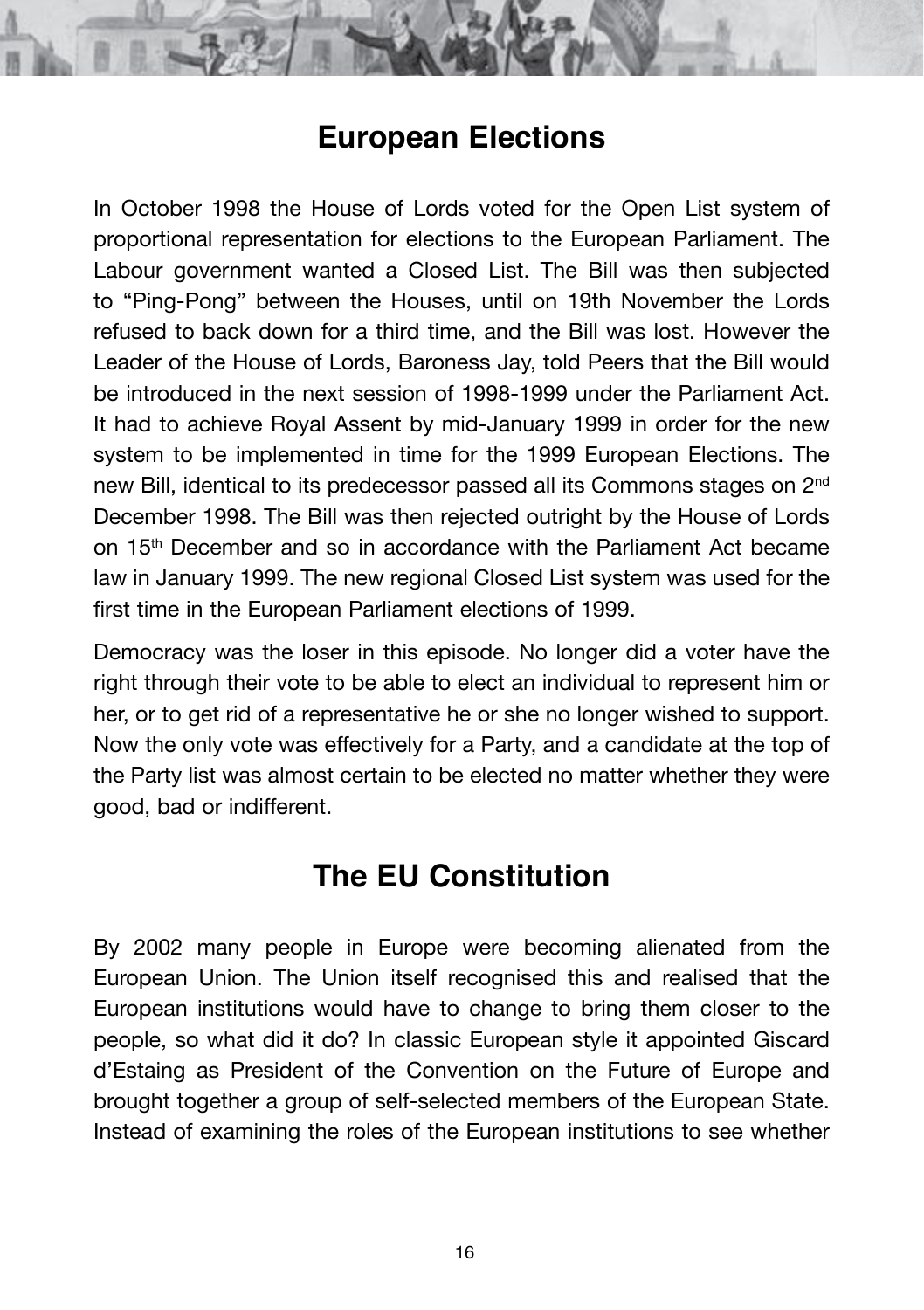they were necessary or could be reformed they set about strengthening those very same institutions. In the end the people were ignored. The result announced in 2003 was a totally undemocratic Constitution for Europe.

In the world of "consensus" everyone must in the end be seen to be on the same side. When Giscard looked round that room in Brussels in June 2003, after 17 months of debate and discussion, he was allowed to sniff the air, without taking a vote, and to divine his "consensus" as to what had been agreed. What the convention had agreed to, what the entire "project" had over the years shown itself to be, with its almost pathological intolerance of any kind of dissent, was in effect a one-party state.<sup>12</sup>

*The Times* of 28<sup>th</sup> August 2002 analysed Britain's response to the proposed constitution;

*"It is at first denied that any radical new plan exists; it is then conceded that it exists but ministers swear blind that it is not even on the political agenda; it is then noted that it might well be on the agenda but is not a serious proposition; it is later conceded that it is a serious proposition, but that it will never be implemented; after that it is acknowledged that it will be implemented but in such a diluted form that it will make no difference to the lives of ordinary people; and at some point it is finally recognised that it has made such a difference, but it was always known that it would and voters were told so from the outset."*

As reported in the *Financial Times* of 14<sup>th</sup> June 2003 Giscard d'Estaing unveiled;

"... his (almost) final draft - it was Friday 13 June. The contentious Part *III had yet to be produced, and it would have to wait until July. But the former French President held up the incomplete text and, trembling with emotion, declared, "This result is imperfect but it is more than could have been hoped. Instead of a half-formed Europe, we have a Europe with a legal identity, with a single currency, common justice, a Europe which is about to have its own defence."*

<sup>12</sup> *Ibid,* page 444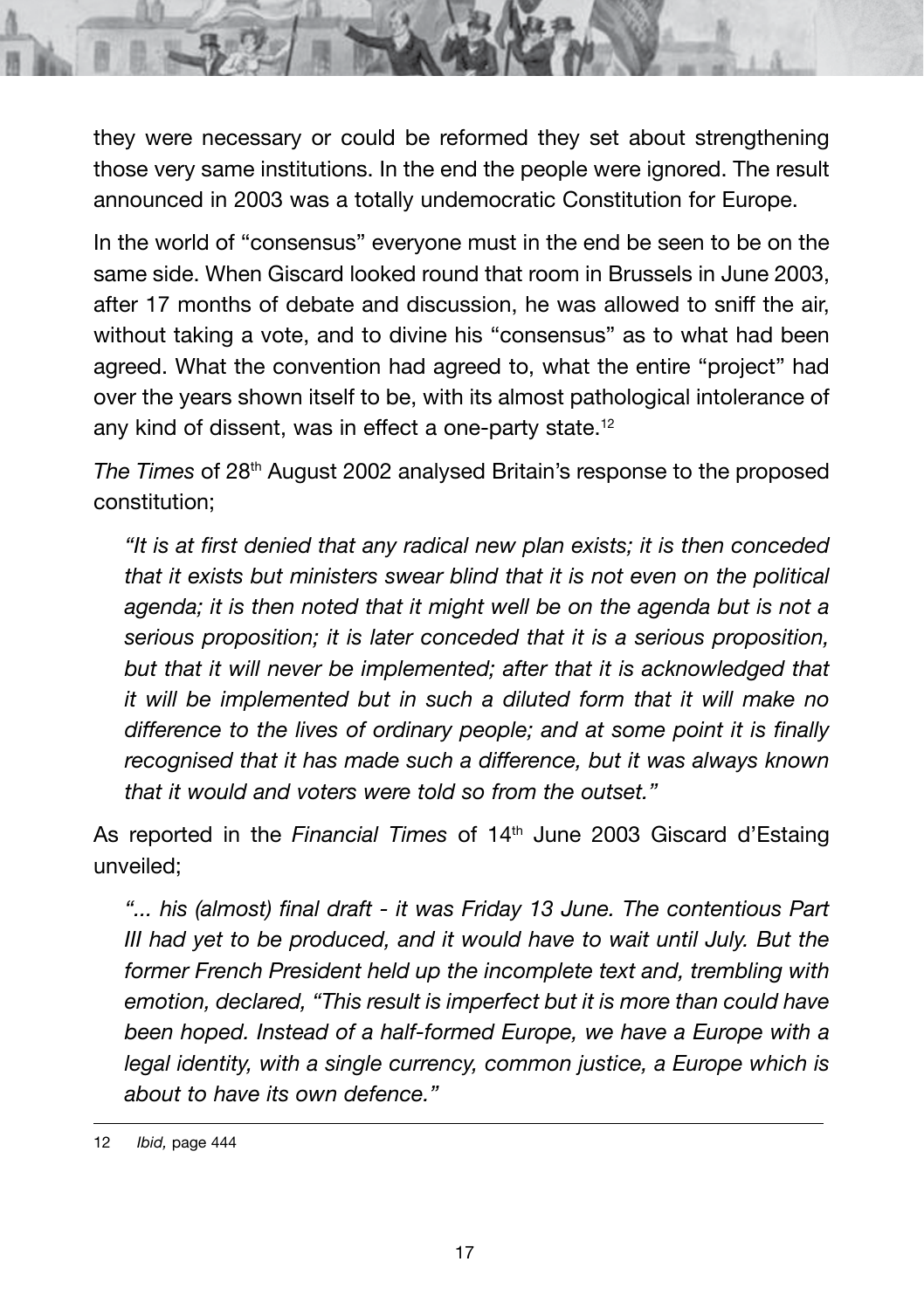One of the members of the Convention was the Labour MP Gisela Stuart. She wrote;

*'One of the most important tests of the powers of Member States must surely be their democratic right to decide whether to accept the proposed Constitution. And yet the final page of the draft text states: "If two years after the signature of the Treaty establishing the Constitution, four fifths of the Member States have ratified it and one or more Member States have encountered difficulties in proceeding with ratification, the matter will be referred to the European Council". In this context the word "difficulties" is an odd one, implying that ratification is the norm*  and the expected response. A country not ratifying is not behaving *normally or rationally and needs in some way to be helped, or more*  likely to be pressurised, to the right conclusion. Of course it is said that *we can't have one country (or perhaps several) holding things up. But this new Constitution repeals the Treaty of Rome and in that Treaty it is clear that repeal requires unanimity. It is not a matter of a country being difficult – that is what they all signed up to. It is the basis of the European Union.'13*

In the end several countries decided to ratify the Constitution by putting it to the people in a referendum. The people of France and the Netherlands rejected it. This really put a spanner in the works. They could not be ignored, or could they?

Instead of accepting that the Constitution proposed was undemocratic; in 2007 it was brought forward again except that this time it was called the Treaty of Lisbon. France and the Netherlands did not have referendums on the new treaty, thus avoiding the will of the people. To date Lisbon has been ratified by 24 of the 27 countries in the European Union. To come into effect it has to be ratified by all member countries.

<sup>13</sup> Stuart, G. *The Making of Europe's Constitution*, Fabian Society, London 2003 page 33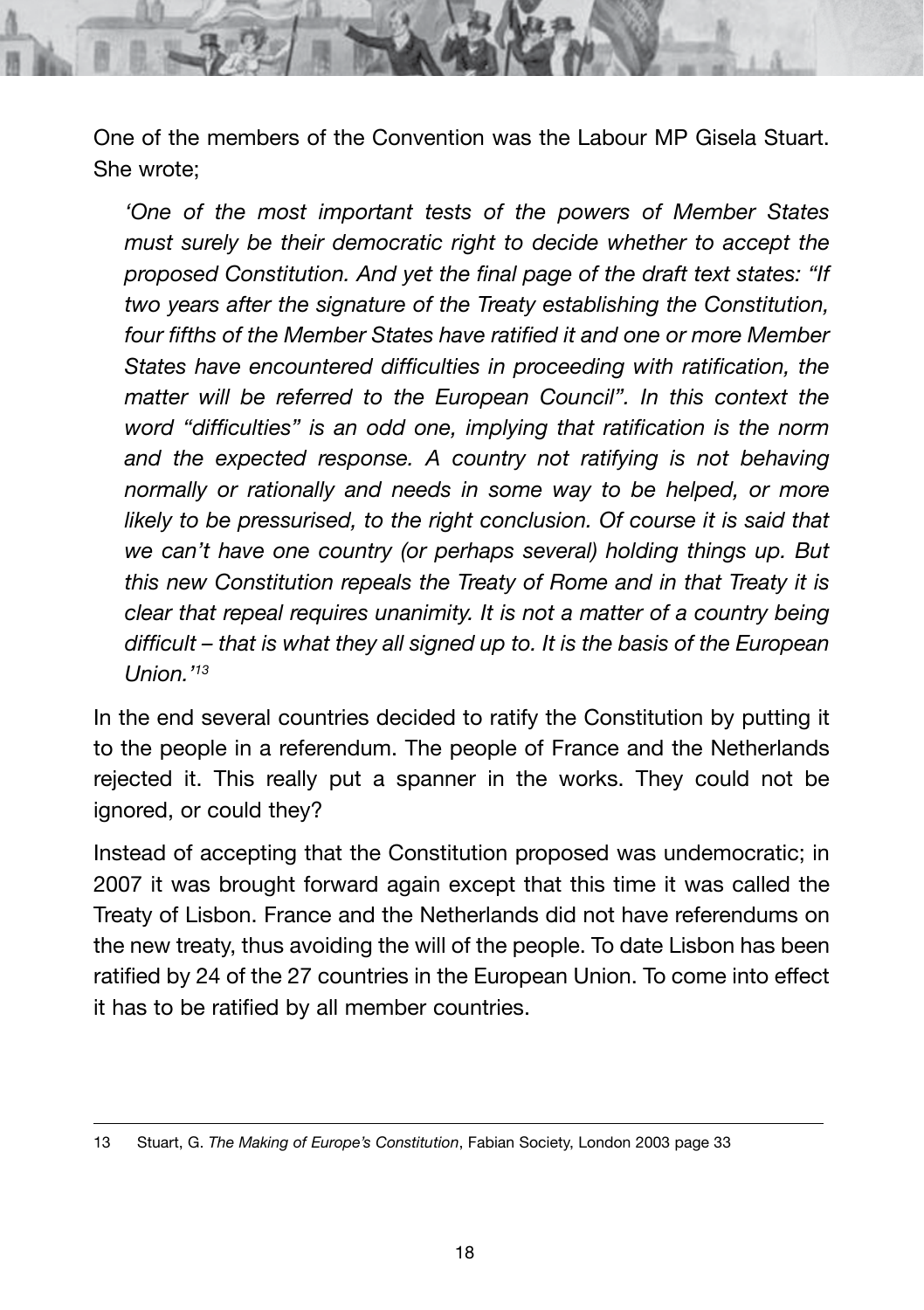#### **EU "Democracy" in action**

Despite the fact that the Lisbon Treaty had not been ratified, the elections for the European Parliament in 2009 were held as though it had been. Under the treaty, the number of seats held by each country were changed with an increase of 18 seats overall from 736 to 754 members. The United Kingdom has an extra seat, Spain has four extra seats. Until the Treaty is ratified these extra seats are known as "Observer" seats. They were included in the election. The United Kingdom Observer seat is in the West Midlands and is held by Anthea McIntyre. These Observers will have all the rights, including salaries and expenses, of elected MEPs. The only difference is that they cannot vote. They are costing the taxpayers of Europe millions. The situation can only be described as bizarre, and illustrates the contempt that the European Union has for democracy and the rule of law.

The European Commission can only be dismissed en-bloc by the European Parliament and when allegations of fraud arose the entire Commission under Jacques Santer resigned, although many Commissioners including Neil Kinnock, were re-appointed under Romano Prodi.

The European Parliament also has the right to oppose the appointment of the Commission en-bloc. It did this in 2004. Individual Commissioners are not accountable.

It is the people that should determine how they are governed, not politicians and certainly not unelected politicians.

The European Commission, the Council of Ministers and in some cases the European Parliament can now make laws affecting the people of the United Kingdom which the UK has to accept, yet none of those bodies are democratically accountable to the British people. This is a bizarre arrangement, which is unsustainable in the long term in a democracy. At some point this arrangement will fail because the people will understand what has happened and demand their democratic rights. The European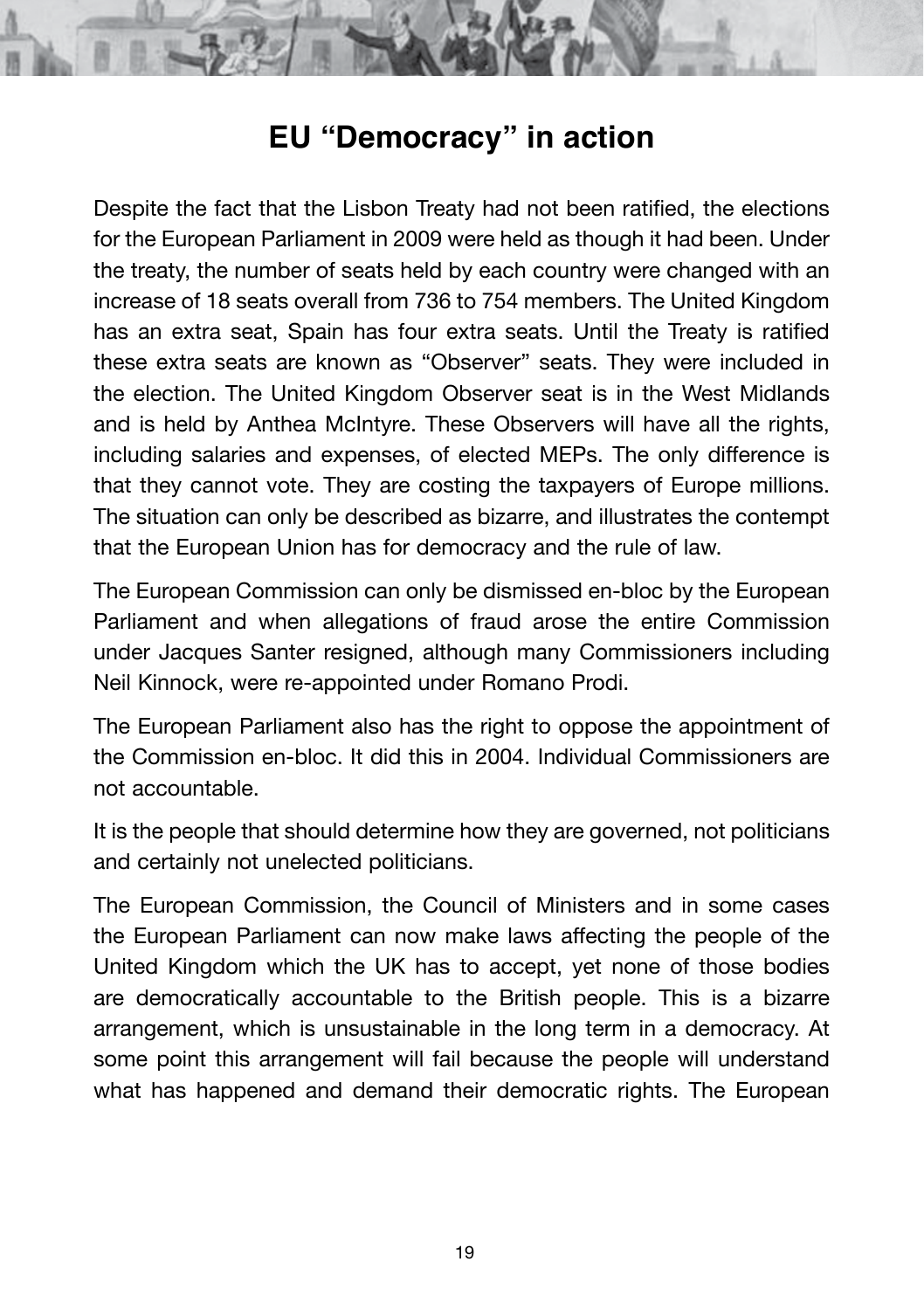Union now produces a tide of documentation affecting every aspect of our lives from the way we do business to the price we pay for our food.

In a parliamentary democracy like Britain, we expect our elected MPs at Westminster to hold the Government to account, and to influence the shape of its legislation. However, when it comes to EU legislation – which now accounts for far more than half of all new laws – our Parliament has no power to affect these decisions in any meaningful way.

When it comes to voting for Members of the European Parliament once again we see huge discrepancies between the values of a vote in the different Nations making up the European Union. Luxembourg has six MEPs for an electorate of 223,000; i.e. one MEP for every 37,167 electors. The United Kingdom has 73 MEPs for an electorate of 44,520,388; i.e. one MEP for every 609,868 electors. The value of a vote in Luxembourg is sixteen times higher than a vote in the United Kingdom.

The European project was designed to take over the governance of the nation states and to create an unaccountable self-perpetuating oligarchy to rule without the inconvenience of democracy. It gave itself a façade of legitimacy by creating the European Parliament, but this Parliament is a sham. Debate as we know it is unknown. Speakers are often given just 90 seconds to make their contribution. Inevitably these become nothing more than frothy sound bites. Voting is done electronically or by show of hands and it is not unknown for 300-400 votes to take place one after the other over a period of an hour and a half. Those voting often do not know what it is they are voting for, but just do what they are told by the Whips. The European Parliament never rejects a proposal. If it dislikes something it refers it back to the Commission.

Voting in the Parliament when done electronically, records how each member voted, but each electronic vote costs €400 and takes 30 seconds longer than a vote by a show of hands, so most votes are taken by a show of hands. When recently the result of a vote by a show of hands was questioned the response was *"sometimes the votes counted are too high*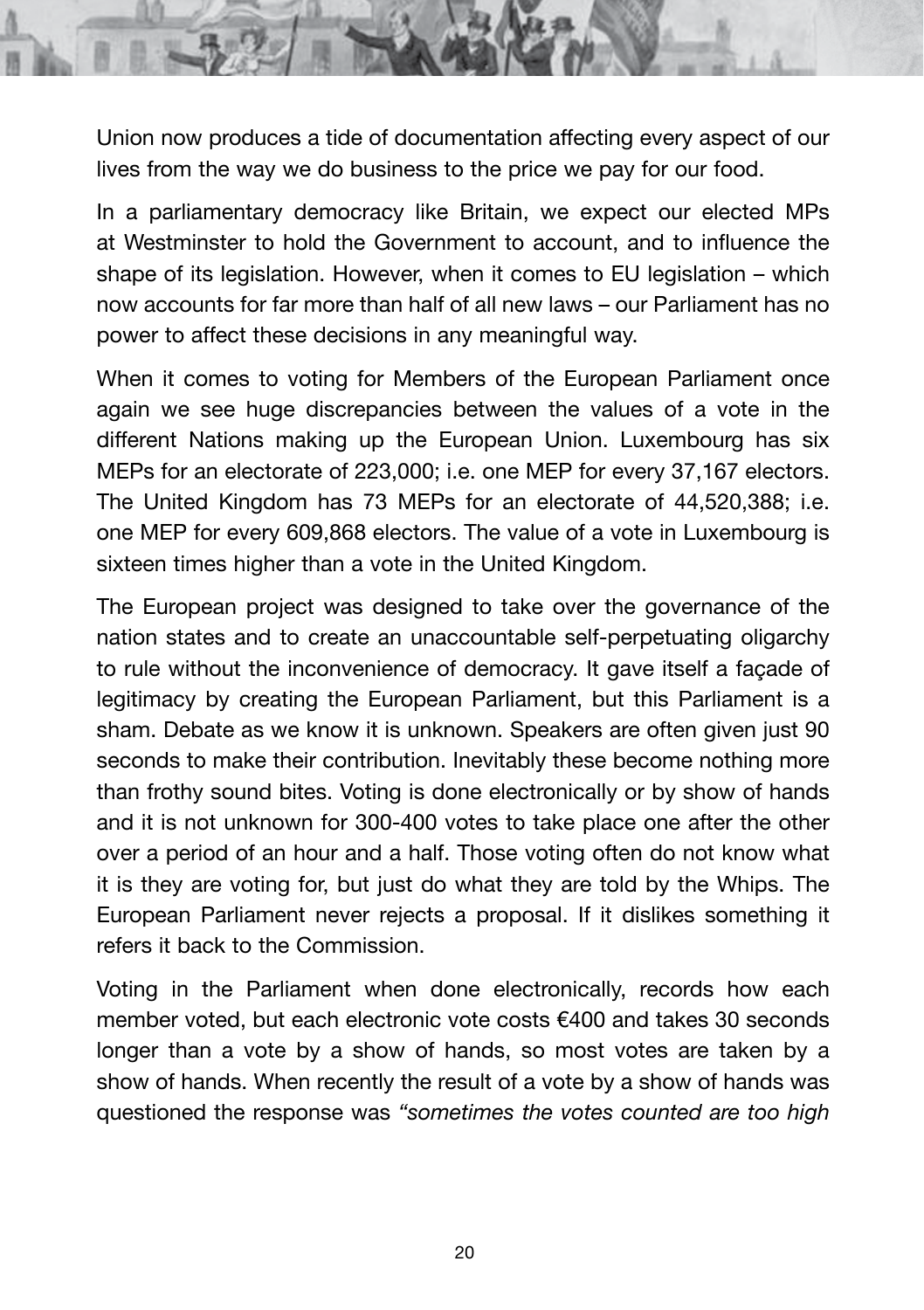*and sometimes they are too low but on balance they cancel each other out."* This is supposed to be a democracy!

The European Parliament purports to give democratic legitimacy to the European Union. In reality it is more like an Irish stew, with each country mixing in its own electoral rules for determining how the Members of the Parliament are elected. No other parliament operates with such diverse rules for the way in which it elects its members. It is clearly undemocratic, and this was recognised by the Treaty of Rome which set up the European Union. Article 38 of the Treaty calls for *"harmonisation of electoral procedures"*, but this has to be agreed by a unanimous vote of the European Council and a majority vote by the Parliament. It will never happen, the differences are too great. The only harmonisation that has taken place so far was an agreement in 1999 that elections be conducted on a proportional list system. So, how is the European Parliament elected?

Twenty one countries have national lists, so in these countries there is no concept of territorial/constituency representation. Nine countries, including the United Kingdom have closed lists, where effectively the voter can only vote for a party, and has no say whatsoever on the individual he or she wishes to represent them. Is it any surprise that the turnout in every election for the European Parliament has decreased from the previous election? In the first election of 1979 turnout was 61.99%. By 2009 it had fallen to 43%. Significantly the voter has recognised the undemocratic nature of the closed list. In those countries which operate such a system, in 2009 their turnout was 38.5%.

Members of the European Parliament in Great Britain are elected using the closed list form of proportional representation. Northern Ireland is treated differently from the rest of the United Kingdom. It has used the Single Transferable Vote system of proportional representation since 1979 to elect its three MEPs. It is extraordinary and certainly undemocratic that two different methods of election are used in the same election in the same country for the same Parliament.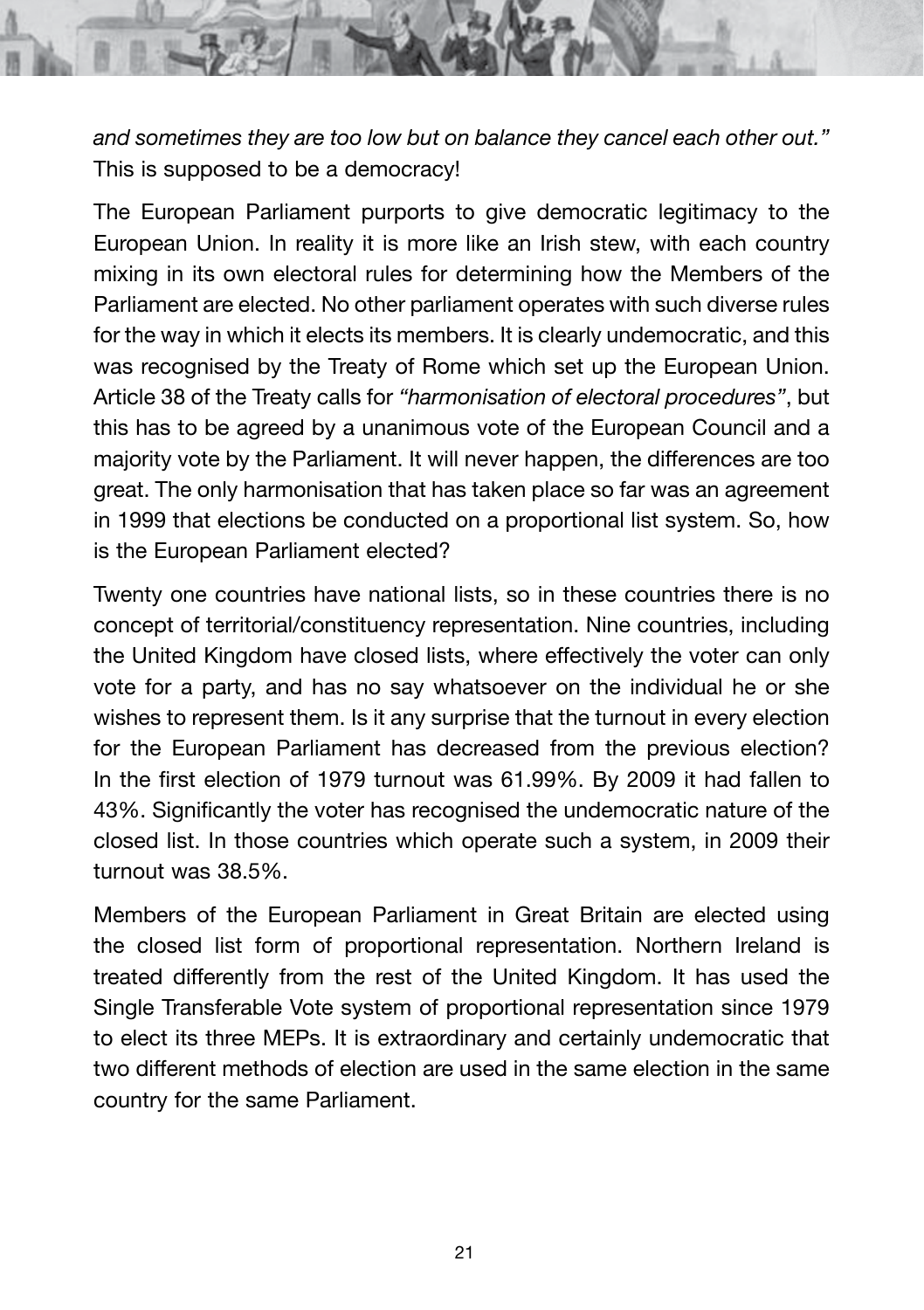Turnout in Northern Ireland has been higher than in Great Britain in every European election since they began in 1979. In Northern Ireland voters can choose between candidates and can be confident that their vote will not be wasted, either because their favourite candidate was elected easily or by backing a candidate who turned out to have little support, in which case their second vote would count.

The proof of the pudding is in the eating;

- The turnout in the elections for the European Parliament in 1999 was 23.1% in Great Britain as against 57.7% in Northern Ireland. In 2009 the turnout in Northern Ireland was 42.8% as against a turnout for the United Kingdom as a whole of 34.7%,
- The age at which an elector can vote in the European Election varies between 18 and 25 years of age. In Greece and Italy the age is 25,
- Six countries specifically discriminate in the compilation of their lists on the grounds of sex,
- Voting is compulsory in Belgium, Cyprus, Greece and Luxembourg,
- Some countries allow their National MPs to be MEPs, others ban them.

With all these different criteria for voting it will come as no surprise that when all the votes have been counted there are a range of different methods for allocating them in order to determine who should be an MEP. These methods include the Lague/Schepers, D'Hondt, Hare Niemeyer, de Droop, Saint Lague, Haganbach-Bishoff and others. What a pig's breakfast.

There is increasing use in the European Union of what is known as the *"trilogue"*. The Council of Ministers, the Commission and the European Parliament get together in secret to agree legislation. This is done before the legislation goes to the European Parliament so that when it does appear there is already a sense of consensus. This is undemocratic.

Power in the European Union resides in the Commission and the Council of Ministers. The European Council is not legally obliged to take account of any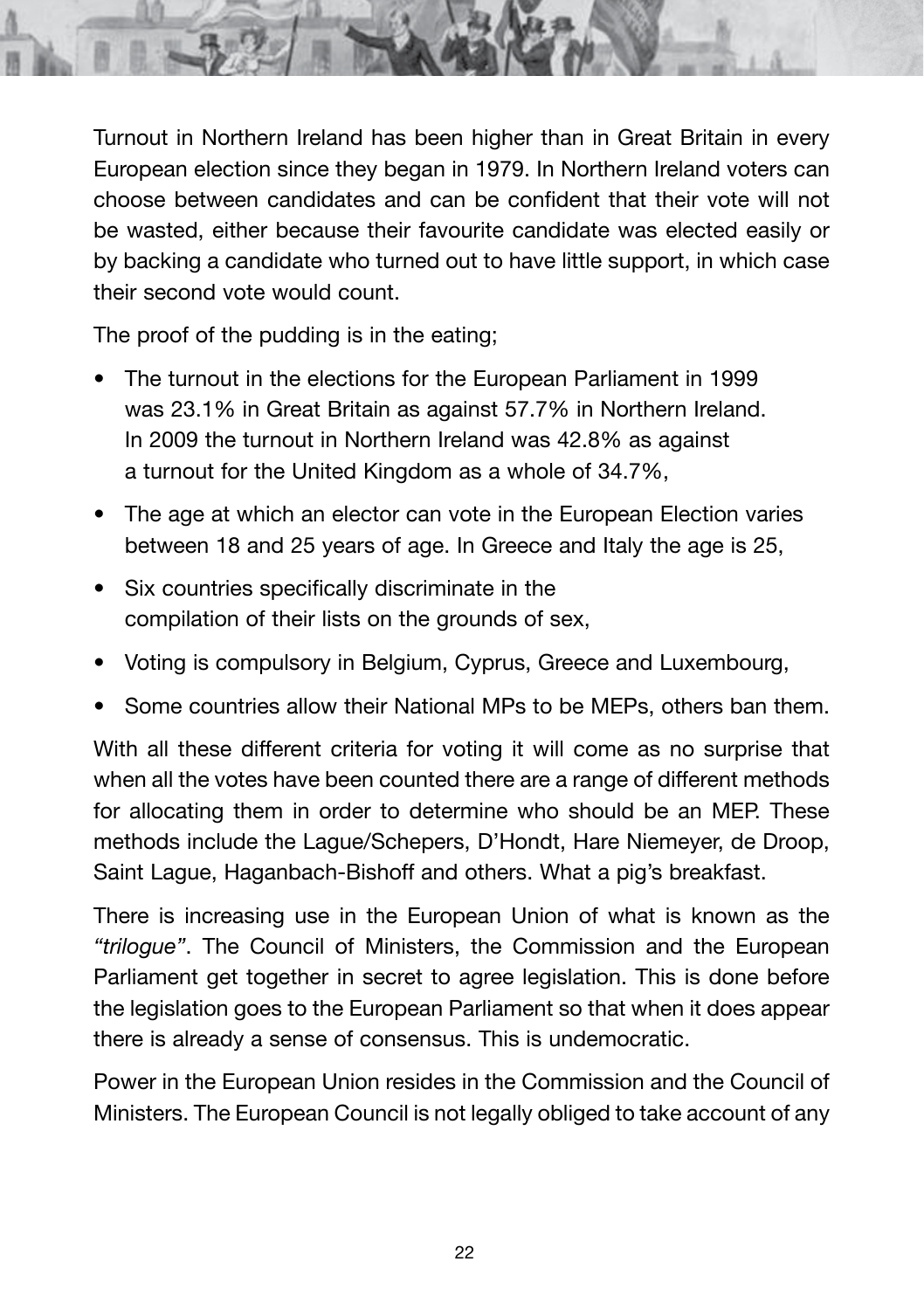opinion or amendments, which the European Parliament proposes. There is no effective opposition in the structure of government in Europe. Power should rest in Parliament, but the Parliament has little if any legitimacy due to the way it is elected.

In his book *Democracy in Europe* Larry Siedentop said, *"It has famously been said of the EU that if it applied to join itself, it wouldn't get in. The EU doesn't meet the democratic criteria it demands of its members".*

European elites are in danger of creating a profound moral and institutional crisis in Europe – a crisis of democracy, which may even call into question the identity of Europe.

The Council of Ministers is probably the most powerful body in the European Union and yet in practice it is the executive, rather than our own Parliament which interfaces with the EU in legislating in the Council of Ministers, and the executive rather than Parliament then makes regulations to transpose the directives into national laws. In some member states such as Denmark and Sweden, there is a legal obligation for Ministers to obtain parliamentary approval before exercising their vote in the Council of Ministers of the European Union.

The Council of Ministers meets in secret. It is totally unacceptable that in a democracy a legislative body should meet secretly. The European Commission has a peculiarly privileged position in that it has the right to propose new legal initiatives – and once adopted, European law trumps national sovereignty. This has enabled a strange kind of bureaucratic vanguardism to emerge, with the Commission self-consciously extending the reach of European integration free from the standard political oversight at the national level.

In their glass boxes the commissions, committees and sub-committees play an absurd billion-dollar bridge game. All are entirely without democratic legitimacy; those who had power had not been elected, and those who had been elected had no power.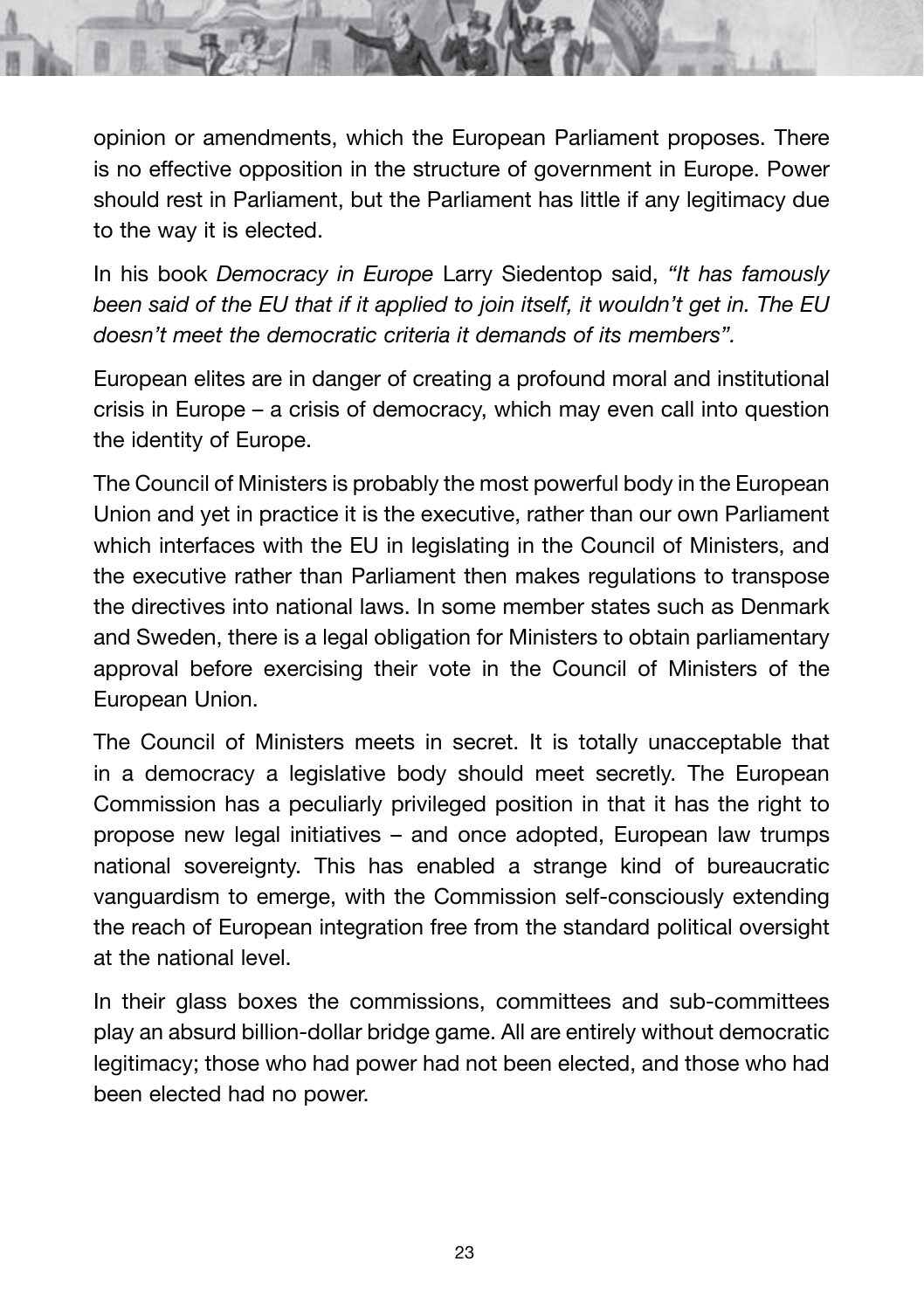The European Commission should be the civil service of Europe not a quasi government. By it having the right to propose new legal initiatives it sets the agenda for the direction it wishes Europe to move. New initiatives should emerge from the Council of Ministers or the European Parliament. The Commission should be there to serve the peoples of Europe, not to govern them.

Accountability and transparency are at the heart of good government. In 2003 Charter 88 published five democratic tests for Europe which asked about fair representation, means of participation, respect for the right of individuals, the accountability of institutions and the transparency of decision making. These are important. But for the voter the crucial question is "can I get rid of them if I don't like what they are doing?"14

There are two fundamental questions regarding democracy and the European Union: -

- 1. Who is governing us and how are they accountable to the people?
- 2. How do the electors of Europe have a vote of equal value in the elections for the European parliament?

Whatever the constitutional models that are advanced; the development of the European Union requires a solution to its central political problem – the democratic deficit. Since 1997 the present Labour Government has added over 365 Acts of Parliament and over 32,000 Statutory Instruments to give effect to European Law in the United Kingdom. Where is the democratic accountability for all this legislation? In theory it should have been scrutinised by our national parliament but in reality most of it went through on the nod.

There is an absence of vision or any sense of connection between Brussels and the citizen, in spite of theoretical protestations about subsidiarity. The European arena continues to be largely the domain of self-selecting political and commercial elites, unconstrained by a shared public opinion or civic

<sup>14</sup> *Ibid*, page 53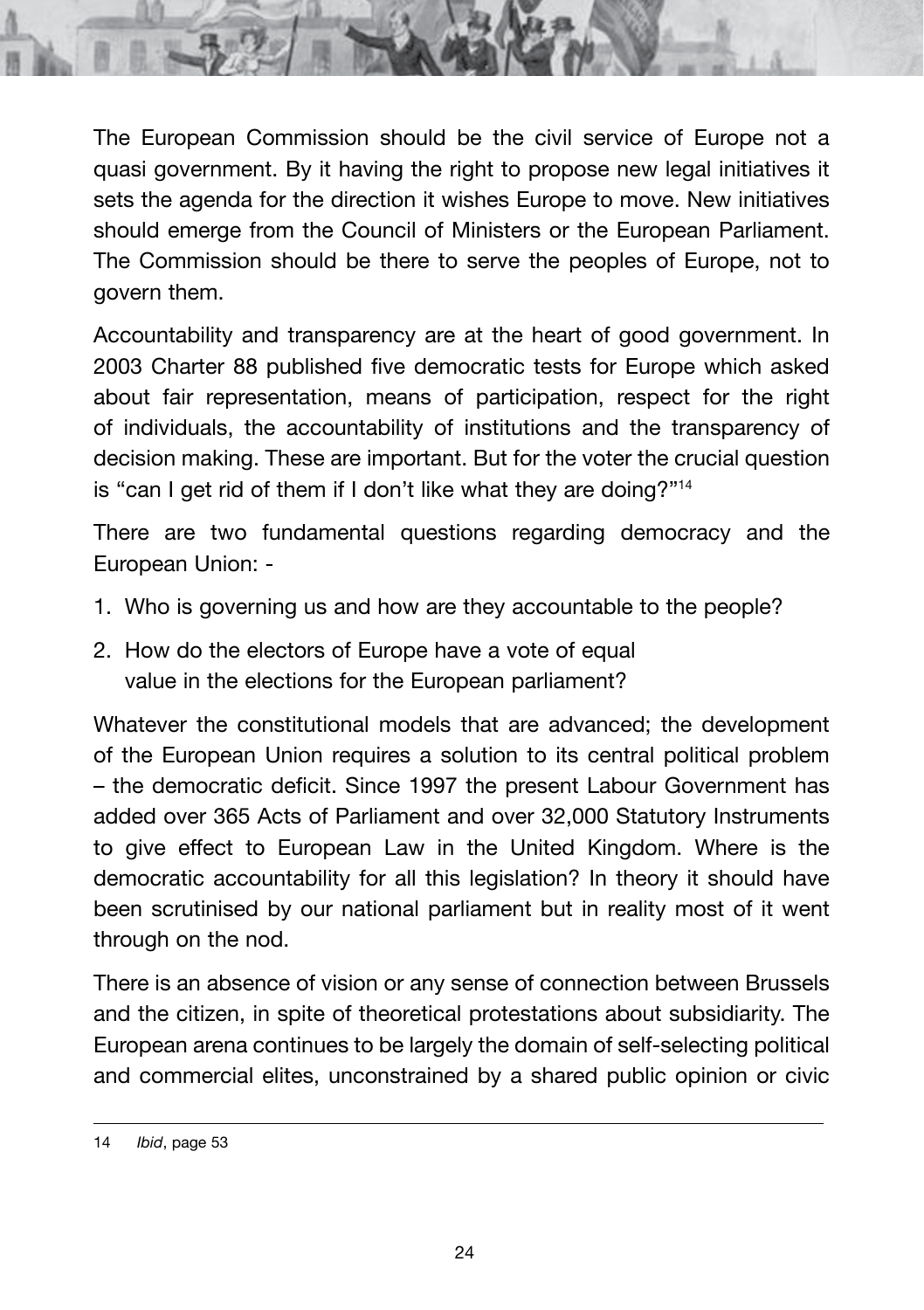voice. Without reform there is the possibility that the European Union will self-destruct. The larger it becomes the more likely it is to fragment in a similar way to the USSR.

Fundamentally, the European Union is an undemocratic organisation. In a normal representative democracy individuals stand for election as part of a political party. The party publishes a manifesto showing what it would do in government. After the election the party with the largest number of seats in parliament forms a government. The government passes legislation in accordance with its manifesto and governs the country through the civil service. After five years there is another election and if the electors disapprove of the way the country has been governed they throw out the government and a new one is elected. The new parliament can then change or reverse any laws passed by the previous government.

How does the European Union fit into this template for democracy? It doesn't.

First of all the political parties do not form a government in the European Union. The main arm of government is the European Commission whose members are appointed and unaccountable to the electorate.

Secondly, it is the unelected European Commission which proposes legislation.

Thirdly, as the European Parliament cannot propose new legislation, the political parties that are standing in the election cannot say in their manifesto what they would do in government, because they will not be in government. Legislation proposed by the Commission has to be accepted by the Parliament, which has only limited powers to change it. Legislation, once passed, is very difficult to reverse as it becomes known as the aquis communautaire (law, which all member states must comply with).

When another election is called the electorate cannot throw out the government, because it did not elect it in the first place.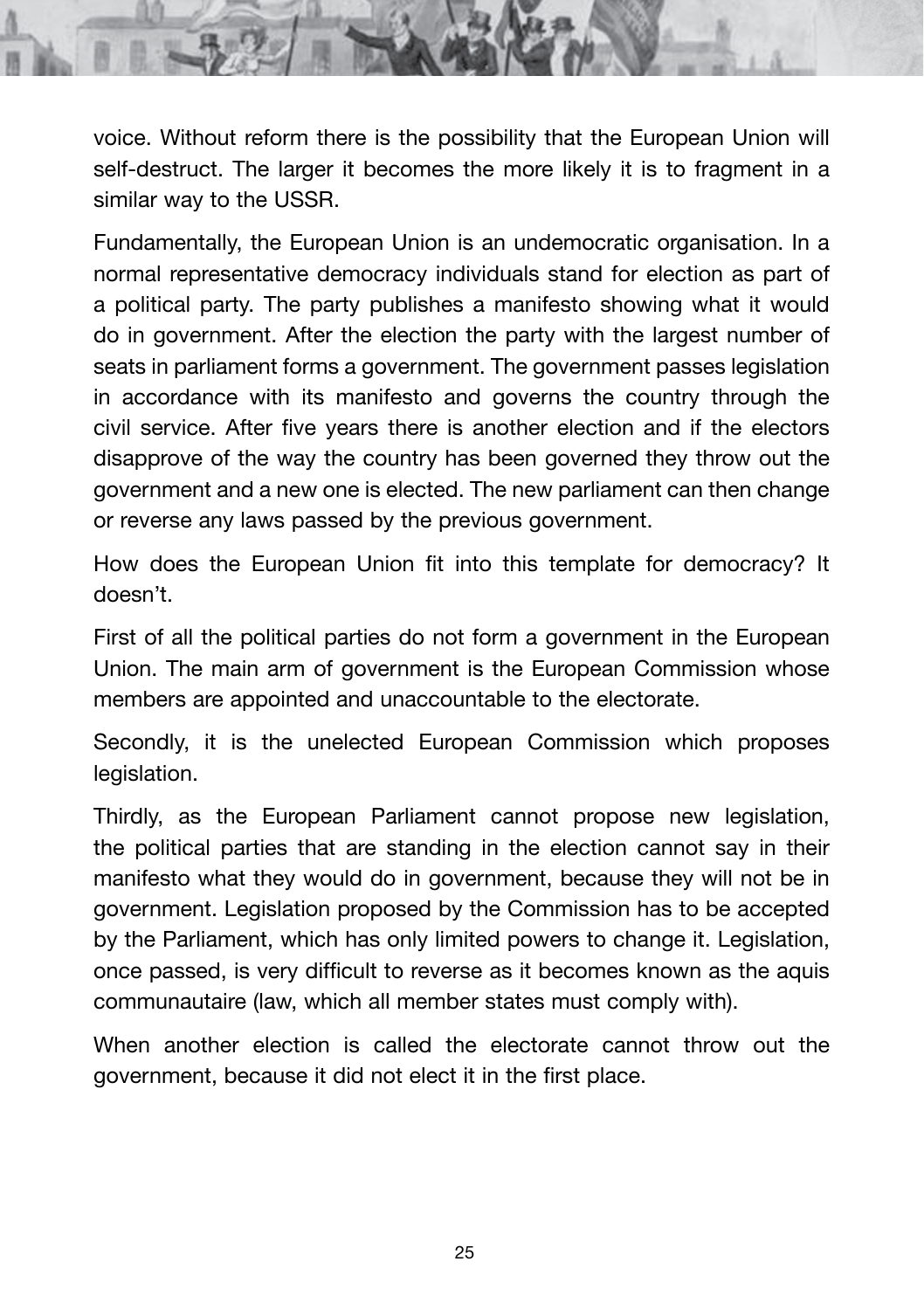#### **Conclusion**

The United Kingdom and the European Union are at a crossroads if the people wish to live in a democracy. The choice is to move towards a United States of Europe with a democratic constitution, a legitimate aim, but one which no political party in the United Kingdom supports, or to withdraw from the European Union. The current position is unsustainable. History has shown us that the culture of the European Union is anti-democratic. The vested interests in maintaining the status quo are huge, not least in the European Parliament itself. The attitude it has shown in dealing with MEP's expenses illustrates that there is little appetite for reform. Transparency is a dirty word in Europe.

The fundamental democratic flaws in the European Union are now so deep, and history shows that the Union exhibits no sign of wanting to change them. Perhaps the only solution if we wish to live in a democracy is for the United Kingdom to withdraw from this wholly undemocratic body. It is time for the people to decide. Do they believe that the European Union will move towards a democratic United States of Europe and if so, do they want to be a part of it? The alternative is to withdraw. Let the people speak!

For more information on John Strafford's book *Our Fight for Democracy – A History of Democracy in the United Kingdom* visit www.historyofdemocracy. org.uk